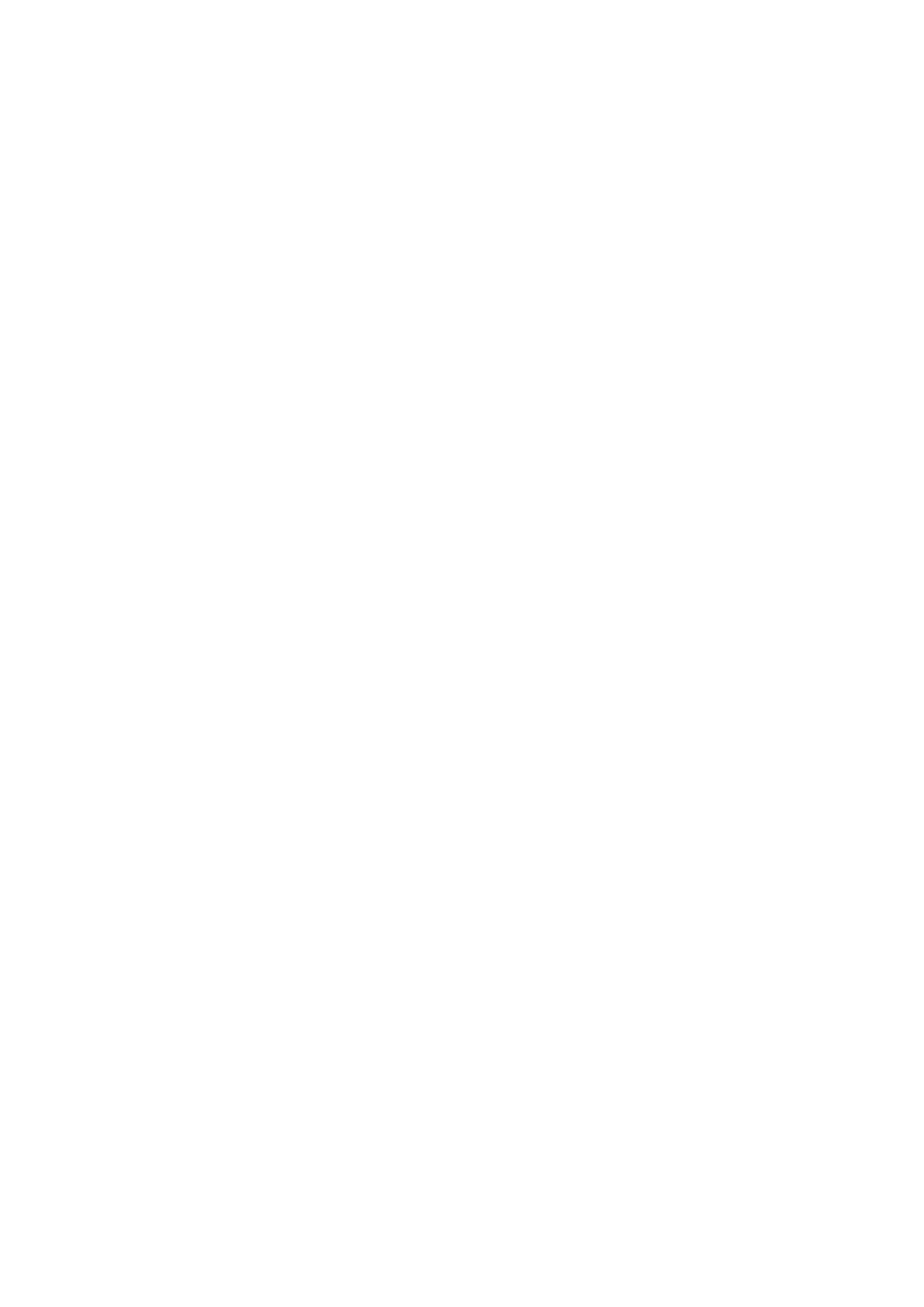## About this document

This document confirms Ofcom's decision to make two sets of regulations, the Wireless Telegraphy (Mobile Satellite System Equipment) (Exemption) Regulations 2016 and the Wireless Telegraphy (Exemption) (Amendment) (No.2) Regulations 2016.

The decision enables the use of user terminals (e.g. mobile and satellite phones) on a licence exempt basis within the 1980 to 2200 MHz ('2 GHz band'), 2350 to 2390 MHz ('2.3 GHz band') and 3400 to 3800 MHz ('3.4 GHz band') bands and outlines the technical parameters for their use within these bands.

The Regulations will come into force by 1 December 2016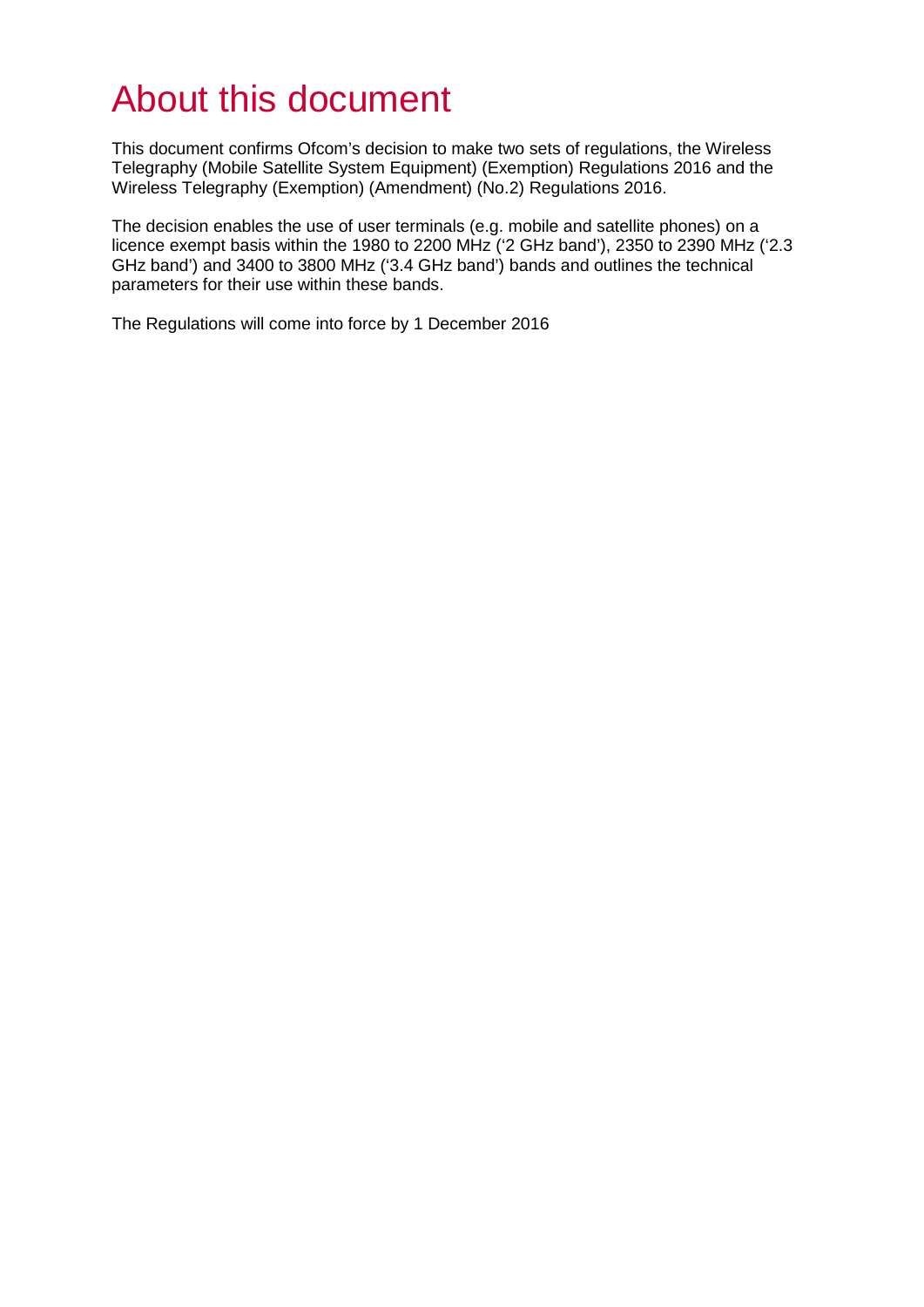## **Contents**

## Section **Page** 1 [Executive summary](#page-4-0) 1 2 [Background](#page-6-0) 3 3 [Responses to the Notice](#page-9-0) 6 and 100 minutes of 6 and 100 minutes of 6 and 100 minutes of 6 and 100 minutes of 6 and 100 minutes of 6 and 100 minutes of 6 and 100 minutes of 6 and 100 minutes of 6 and 100 minutes of 6 and 1 4 [Ofcom's decision](#page-14-0) 11 5 [Scope of Regulations](#page-17-0) 14 Annex **Page** [List of respondents](#page-19-0) 16 [Glossary of Abbreviations](#page-20-0) **17** and 17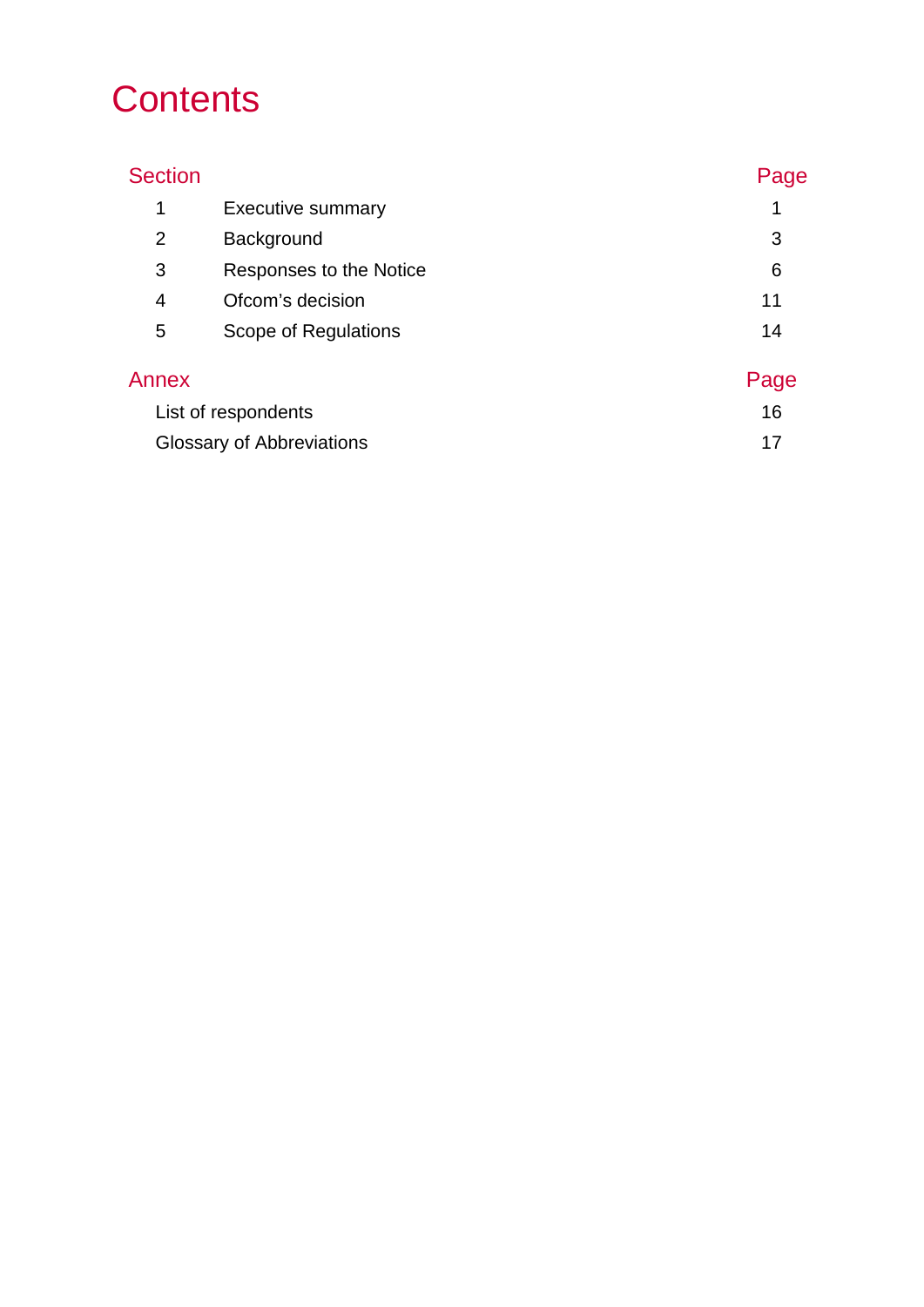## <span id="page-4-0"></span>**Executive summary**

- $1.1$ This document sets out our decision to make two regulations that will exempt the use of certain user terminals (e.g. handsets) from the need to hold a licence. This follows our recent Statutory Notice entitled "Notice of proposal to make Wireless Telegraphy Exemption Regulations 2016: User Terminal Exemptions"[1](#page-4-1) (the 'Notice') which we published on 28 July 2016. Following on from the Notice, we have decided to make:
	- the Wireless Telegraphy (Mobile Satellite System Equipment) (Exemption) Regulations 2016 (the '2 GHz MSS Regulations'); and
	- the Wireless Telegraphy (Exemption) (Amendment) (No.2) Regulations 2016 (the 'Amendment Regulations') that amends the Wireless Telegraphy (Exemption) Regulations 2003 (the '2003 Regulations').
- $1.2$ These Regulations will permit, on a licence-exempt basis, the use of the following equipment when connecting to a licensed network:
	- i) Mobile Satellite Service (MSS) user terminals (e.g. satellite phones) within the 1980 to 2010 MHz and 2170 to 2200 MHz frequency bands ('2 GHz band') that comply with the technical parameters set out in the 2 GHz MSS Regulations;
	- ii) mobile user terminals (e.g. handsets and dongles) in the 2350 to 2390 MHz ('2.3 GHz band') that comply with the technical parameters set out in Interface Requirement (IR) 2098<sup>2</sup>; and
	- iii) mobile user terminals in the 3400 to 3800 MHz ('3.4 GHz band') that comply with the technical parameters set out in IR 2097 $3$ . This is in line with the technical provision as set out in European Commission (EC) Amending Decision 2014/276/EU[4](#page-4-4) (the 'Amending Decision') which amended EC decision 2008/411/EC[5](#page-4-5) (the '3.4 GHz Decision').
- $1.3$ Before deciding to make the Regulations, in accordance with the requirements of section 122(4) of the Wireless Telegraphy Act 2006 (the 'WT Act'), we published the Notice setting out our proposals to make them. The Notice contained a draft of the 2 GHz MSS Regulations and the Amendment Regulations. It also invited comments from stakeholders on the drafting of the proposed Regulations.
- $1.4$ We received two non-confidential responses, from EchoStar Mobile Limited $6$  and Inmarsat, and one confidential response to the Notice. The non-confidential responses agreed with parts of our proposals in relation to the 2 GHz MSS Regulations and raised additional comments, but made no comments in relation to the Amendment Regulations. The confidential response agreed with our proposal to make the Amendment Regulations but made objections to our proposals to make the

<span id="page-4-1"></span> <sup>1</sup> [https://www.ofcom.org.uk/\\_\\_data/assets/pdf\\_file/0029/78464/user\\_terminal\\_exemption\\_notice.pdf](https://www.ofcom.org.uk/__data/assets/pdf_file/0029/78464/user_terminal_exemption_notice.pdf)

<span id="page-4-2"></span><sup>2</sup> [https://www.ofcom.org.uk/\\_\\_data/assets/pdf\\_file/0023/85082/ir\\_2098\\_2.3\\_ghz\\_final.pdf](https://www.ofcom.org.uk/__data/assets/pdf_file/0023/85082/ir_2098_2.3_ghz_final.pdf)

<span id="page-4-3"></span><sup>3</sup> https://www.ofcom.org.uk/ data/assets/pdf\_file/0017/85031/ir\_2097\_2015\_final.pdf

<span id="page-4-4"></span><sup>4</sup> <http://eur-lex.europa.eu/legal-content/EN/TXT/PDF/?uri=CELEX:32014D0276&qid=1414427840029&from=EN>

<span id="page-4-5"></span><sup>5</sup> <http://eur-lex.europa.eu/LexUriServ/LexUriServ.do?uri=OJ:L:2008:144:0077:0081:EN:PDF>

<span id="page-4-6"></span><sup>6</sup> Formerly known as Solaris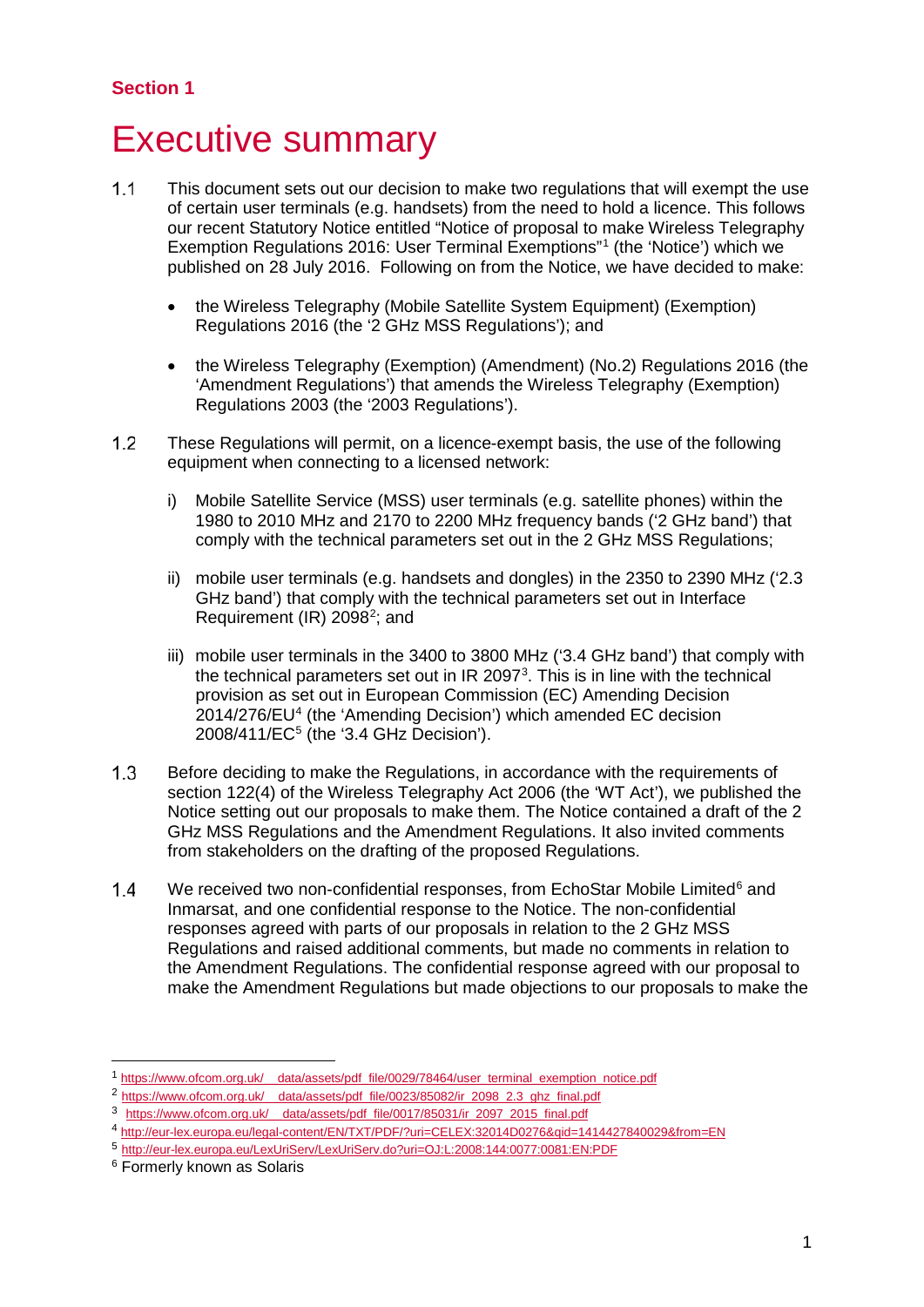2 GHz MSS Regulations. The non-confidential responses are published in full on our website. [7](#page-5-0)

- $1.5$ In accordance with section  $122(4)(c)$  of the WT Act, we have considered the comments that were raised. After doing so, and for the reasons set out in this document, we have decided to adopt the 2 GHz MSS Regulations as proposed subject to minor editorial amendments and the Amendment Regulations as proposed. This statement confirms that both Regulations will come into force by 1 December 2016. Copies of the Regulations can be obtained through the National Archives.<sup>[8](#page-5-1)</sup>
- $1.6$ In order for Ofcom to authorise the use of 2 GHz MSS band equipment on an aircraft, we will extend the existing aeronautical licensing regime via the use of a Notice of Variation (NoV) to an aircraft radio WT Act licence. We consider that it is sensible not to include the technical parameters for the 2 GHz MSS within draft IR2016.10 and draft IR2016.11. These draft IRs were included in the Notice for information purposes. We have decided to include the technical parameters only within the NoV of the aircraft licence.

<span id="page-5-0"></span> <sup>7</sup> <https://www.ofcom.org.uk/consultations-and-statements/category-3/wt-exemption-2016>

<span id="page-5-1"></span><sup>8</sup> A link to the online version can be found a[t http://www.legislation.gov.uk/](http://www.legislation.gov.uk/)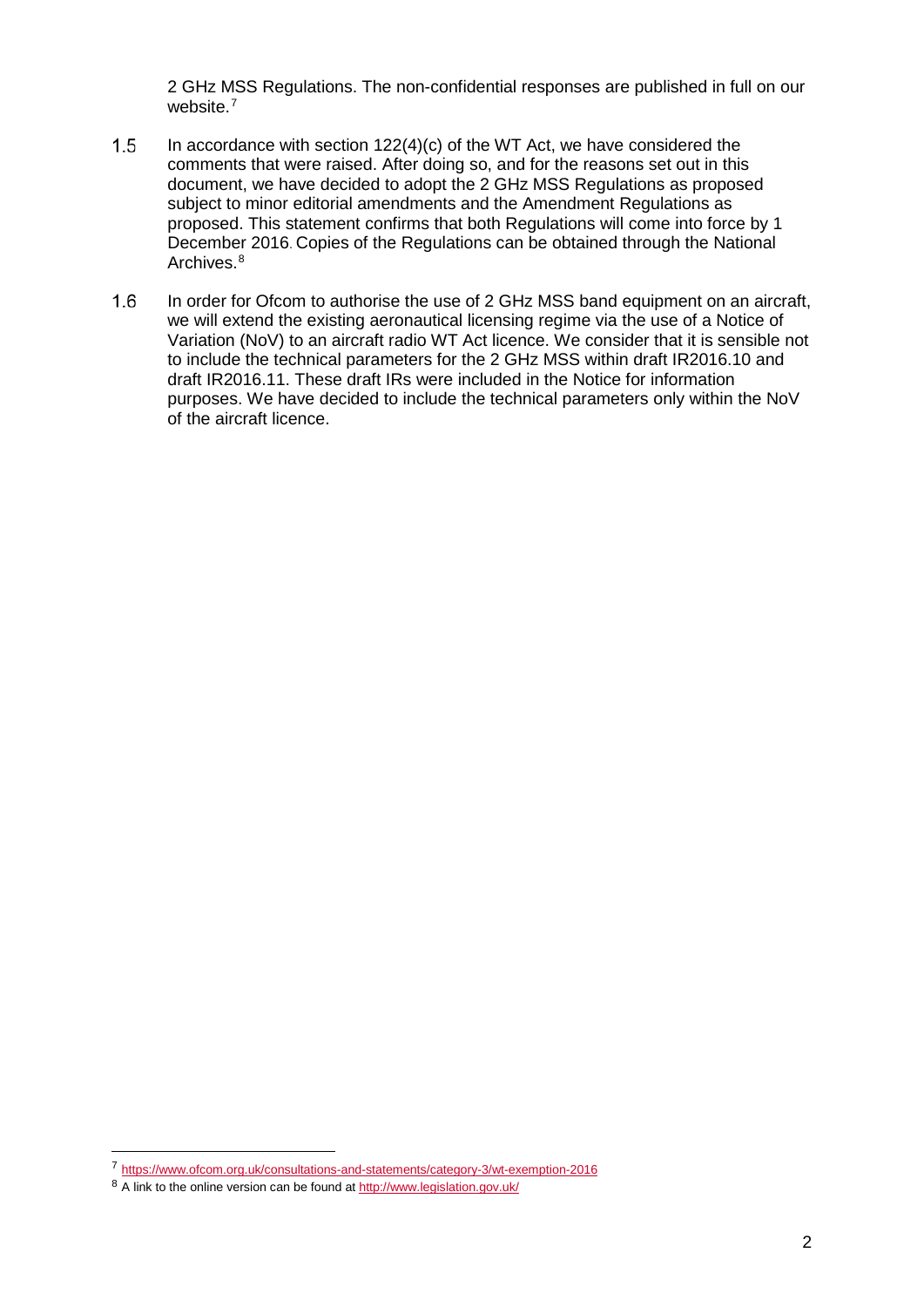### **Section 2**

## <span id="page-6-0"></span>**Background**

## **Introduction**

- $2.1$ We are responsible for authorising civil use of the radio spectrum and achieve this by granting wireless telegraphy licences under the Wireless Telegraphy Act 2006 (the 'WT Act') and by making regulations exempting users of particular equipment from the requirement to hold such a licence. Under section 8(1) of the WT Act, it is an offence to establish, install or use equipment to transmit without holding a licence granted by us, unless the use of such equipment is exempted.
- $2.2$ Under section 8(4) of the WT Act, we are required to make regulations to exempt the use of wireless telegraphy equipment if the conditions in section 8(5) of the WT Act are met, namely, if its installation or use is not likely to:
	- involve undue interference with wireless telegraphy;
	- have an adverse effect on technical quality of service;
	- lead to inefficient use of the part of the electromagnetic spectrum available for wireless telegraphy;
	- endanger safety of life;
	- prejudice the promotion of social, regional or territorial cohesion; or
	- prejudice the promotion of cultural and linguistic diversity and media pluralism.
- $2.3$ In accordance with the requirements of section 8(3B) of the WT Act, the terms, provisions and limitations specified in the regulations must be:
	- objectively justifiable in relation to the wireless telegraphy stations or wireless telegraphy apparatus to which they relate;
	- not such as to discriminate unduly against particular persons or against a particular description of persons;
	- proportionate to what they are intended to achieve; and
	- transparent in relation to what they are intended to achieve.

### **The Notice**

 $2.4$ Under section 122(4) to (6) of the WT Act, we are required to publish a notice of any proposal to make regulations. The notice must state that Ofcom proposes to make the regulations in question, must set out their general effects, specify an address from which a copy of the proposed regulations may be obtained and specify a time of at least one month before which any representations with respect to the proposal must be made to Ofcom.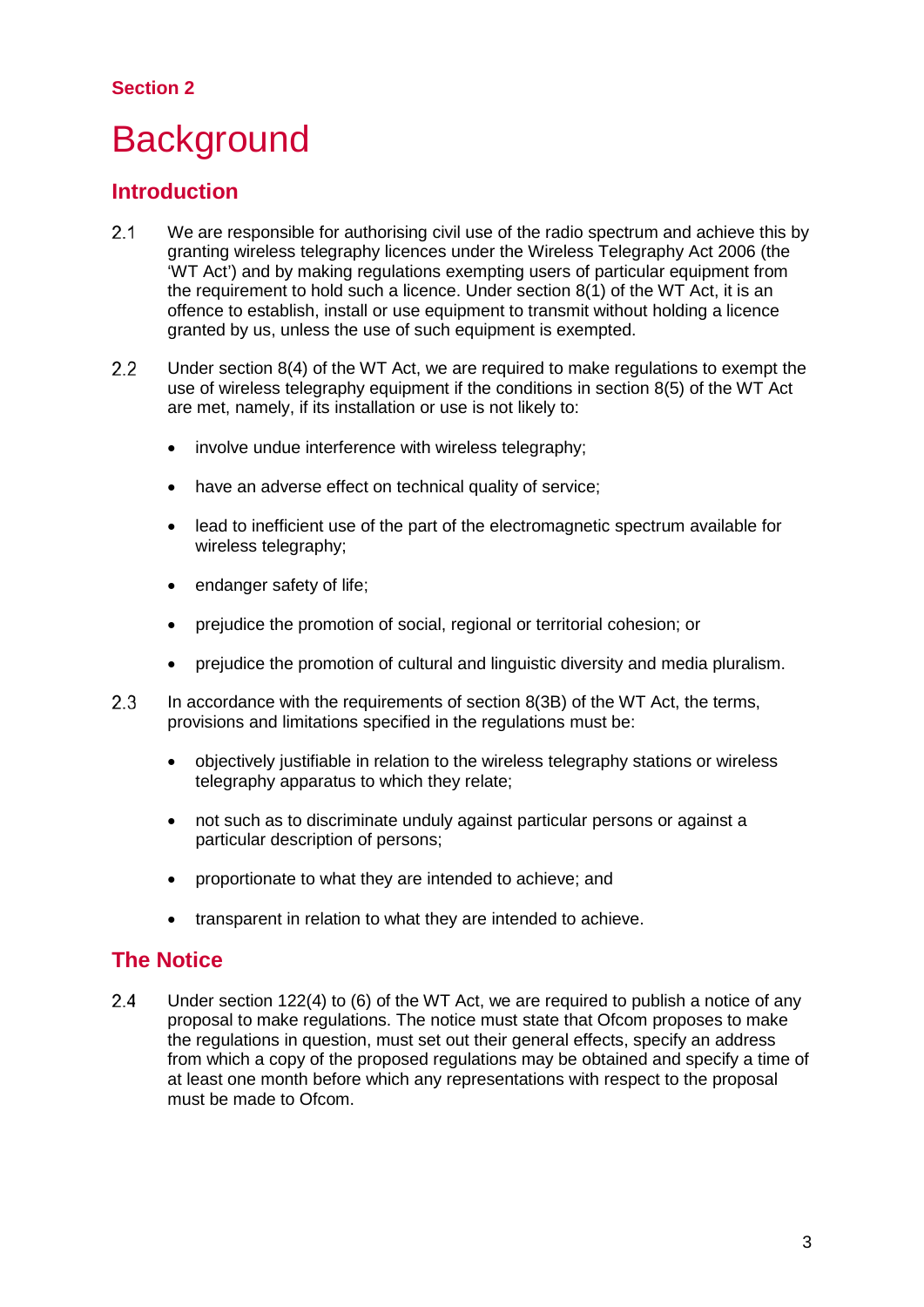- 2.5 We published "Notice of proposal to make Wireless Telegraphy Exemption Regulations 2016: User Terminal Exemptions" [9](#page-7-0) (the 'Notice'), meeting the statutory requirements, on 28 July 2016. The Notice included a draft of the 2 GHz MSS Regulations and the Amendment Regulations. The Notice gave any person or party who wished to do so until 30 August 2016 to make representations.
- $2.6$ The Notice contained draft regulations that would licence-exempt the following:
	- i) Mobile Satellite Service (MSS) user terminals (e.g. satellite phones) within the 1980 to 2010 MHz and 2170 to 2200 MHz frequency bands ('2 GHz band') that comply with the technical parameters set out in the 2 GHz MSS Regulations;
	- ii) mobile user terminals (e.g. handsets and dongles) in the 2350 to 2390 MHz ('2.3 GHz band') that comply with the technical parameters set out in IR 2098<sup>10</sup>; and
	- iii) mobile user terminals in the 3400 to 3800 MHz ('3.4 GHz band') that comply with the technical parameters set out in  $IR$  2097<sup>11</sup>. This is in line with the technical provision as set out in European Commission (EC) Amending Decision 2014/276/EU<sup>[12](#page-7-3)</sup> (the 'Amending Decision') which amended EC decision 2008/411/EC[13](#page-7-4) (the '3.4 GHz Decision').

### **2 GHz band MSS proposals**

- $2.7$ In the Notice, we proposed to make the 2 GHz MSS Regulations that would exempt user terminals (e.g. satellite phones) used to access services via a licensed Mobile Satellite Service (MSS) network in the UK in the 2 GHz band.
- 2.8 This was on the basis that the use of the 2 GHz band for MSS was the subject of a pan-European award process by the European Commission (EC). Due to this the following European Union (EU) Decisions, which are legally binding on the UK, apply to services in this band:
	- i) Decision 2007/98/EC<sup>[14](#page-7-5)</sup> on the harmonised use of radio spectrum in the 2 GHz frequency bands for systems providing MSS;
	- ii) Decision 626/2008/EC<sup>[15](#page-7-6)</sup> adopted jointly by the European Parliament and Council, provided a process for the selection and authorisation of would-be providers of MSS; and
	- iii) Decision 2009/449/EC<sup>[16](#page-7-7)</sup> completed this process by selecting two operators Inmarsat Ventures Limited and Solaris Mobile Limited (now EchoStar) (the "MSS operators") - and assigning frequencies to each for the provision of MSS at 2 GHz.
- 2.9 The award took place in 2009 and two companies – Inmarsat (1980 to 1995 MHz and 2170 to 2185 MHz) and Solaris Mobile, subsequently acquired by EchoStar Mobile Limited, (1995 to 2010 MHz and 2185 to 2200 MHz) were selected.

<span id="page-7-0"></span><sup>9</sup> https://www.ofcom.org.uk/ data/assets/pdf\_file/0029/78464/user\_terminal\_exemption\_notice.pdf

<span id="page-7-1"></span><sup>10</sup> [https://www.ofcom.org.uk/\\_\\_data/assets/pdf\\_file/0023/85082/ir\\_2098\\_2.3\\_ghz\\_final.pdf](https://www.ofcom.org.uk/__data/assets/pdf_file/0023/85082/ir_2098_2.3_ghz_final.pdf)

<span id="page-7-2"></span><sup>11</sup> https://www.ofcom.org.uk/\_\_data/assets/pdf\_file/0017/85031/ir\_2097\_2015\_final.pdf

<span id="page-7-3"></span><sup>12</sup> <http://eur-lex.europa.eu/legal-content/EN/TXT/PDF/?uri=CELEX:32014D0276&qid=1414427840029&from=EN>

<span id="page-7-4"></span><sup>13</sup> <http://eur-lex.europa.eu/LexUriServ/LexUriServ.do?uri=OJ:L:2008:144:0077:0081:EN:PDF>

<span id="page-7-5"></span><sup>14</sup> <http://eur-lex.europa.eu/LexUriServ/LexUriServ.do?uri=OJ:L:2007:043:0032:0034:EN:PDF>

<sup>15</sup> <http://eur-lex.europa.eu/LexUriServ/LexUriServ.do?uri=OJ:L:2008:172:0015:0024:EN:PDF>

<span id="page-7-7"></span><span id="page-7-6"></span><sup>16</sup> [http://eur-lex.europa.eu/LexUriServ/LexUriServ.do?uri=OJ:L:2009:149:0065:0068:EN:PDF](http://eur-lex.europa.eu/LexUriServ/LexUriServ.do?uri=OJ:L:2009:149:0065:0068:EN:PDF%20%20)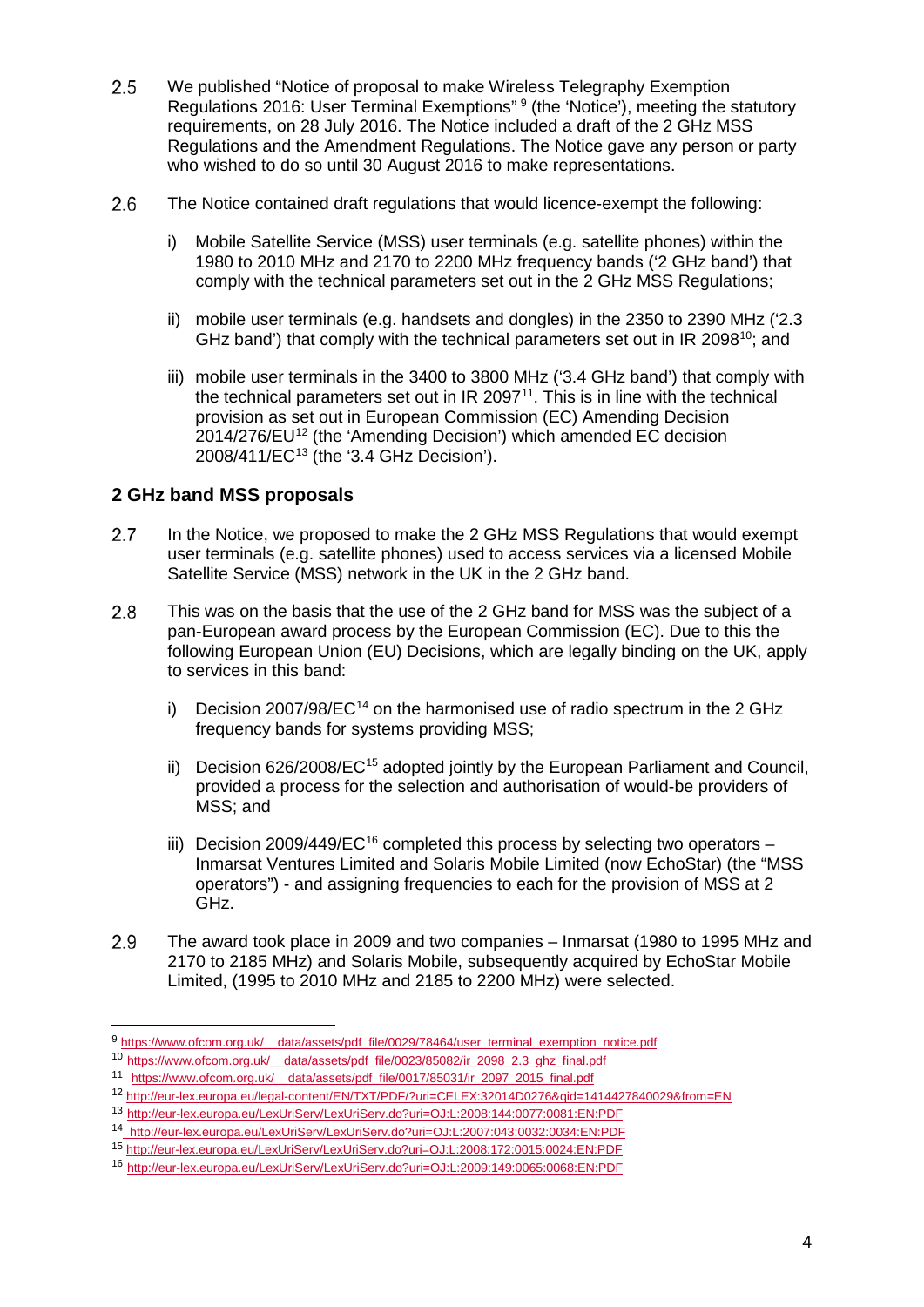- $2.10$ The EU Decisions were implemented in the UK by the Authorisation of Frequency Use for the Provision of Mobile Satellite Services (European Union) Regulations 2010<sup>[17](#page-8-0)</sup> as amended, under which Ofcom issued authorisations to Inmarsat Ventures Limited and Solaris Mobile (now EchoStar).
- Electronic Communications Committee (ECC) Decision (12)01[18](#page-8-1) encourages  $2.11$ European Conference of Postal and Telecommunications Administrations (CEPT) countries<sup>[19](#page-8-2)</sup> to use licence exemption as the mechanism of authorisation should that country choose to allow use of apparatus for frequency bands listed in table 1 of the Annex to ECC Decision (12)01. The 1980 to 2010 / 2170 to 2200 MHz bands are listed in table 1 of the ECC Decision therefore; it is appropriate for the UK to authorise equipment through licence exemption.
- $2.12$ The 2 GHz MSS systems comprise of a number of elements of equipment; these are the satellite component and the MSS user terminals (both on land and on aircraft). As noted above, the satellite component is already authorised. The Notice consulted on licence exempting MSS user terminals to be used on land. The technical parameters for 2 GHz band MSS user terminals we proposed in the Notice were based on work carried out by CEPT, namely ECC Report 197[20](#page-8-3) and ECC Report 233[21.](#page-8-4) We also included (for information purposes) the limits we planned to implement for 2 GHz band MSS user terminals on aircraft.

### **2.3 and 3.4 GHz band proposals**

As highlighted in the Notice, we are in the process of awarding spectrum in the 2.3  $2.14$ GHz and parts of the 3.4 GHz bands (3410 to 3600 MHz). As part of this process, on 26 October 2015, we published an Information Memorandum on the award of 2.3 and 3.4 GHz spectrum bands<sup>[22](#page-8-5)</sup> (the 'Memorandum'). In the Memorandum and supporting  $consultations<sup>23</sup>$  $consultations<sup>23</sup>$  $consultations<sup>23</sup>$ , we advised that the authorisation of certain user terminals, when connecting to a licensed network, would be on a licence-exempt basis. To do this, we proposed to amend the 2003 Regulations by making the Amendment Regulations. This is in line with our current practice for mobile use in other frequency bands e.g. 900 MHz and 1800 MHz. The Notice proposed to exempt these user terminals in line with the technical limits that Ofcom has previously consulted on.

<span id="page-8-0"></span> <sup>17</sup> [http://www.legislation.gov.uk/uksi/2010/672/pdfs/uksi\\_20100672\\_en.pdf](http://www.legislation.gov.uk/uksi/2010/672/pdfs/uksi_20100672_en.pdf)

<span id="page-8-1"></span><sup>18</sup> <http://www.erodocdb.dk/Docs/doc98/official/pdf/ECCDEC1201.PDF>

<sup>19</sup> The UK is a member of CEPT

<span id="page-8-3"></span><span id="page-8-2"></span><sup>20</sup> [www.erodocdb.dk/Docs/doc98/official/pdf/ECCREP197.PDF](http://www.erodocdb.dk/Docs/doc98/official/pdf/ECCREP197.PDF) 

<span id="page-8-4"></span><sup>21</sup> <http://www.erodocdb.dk/Docs/doc98/official/pdf/ECCREP233.PDF>

<span id="page-8-5"></span><sup>22</sup> [https://www.ofcom.org.uk/\\_\\_data/assets/pdf\\_file/0030/81579/info-memorandum.pdf](https://www.ofcom.org.uk/__data/assets/pdf_file/0030/81579/info-memorandum.pdf)

<span id="page-8-6"></span><sup>2</sup>[3https://www.ofcom.org.uk/\\_\\_data/assets/pdf\\_file/0027/68337/Public\\_Sector\\_Spectrum\\_Release\\_statement.pdf](https://www.ofcom.org.uk/__data/assets/pdf_file/0027/68337/Public_Sector_Spectrum_Release_statement.pdf)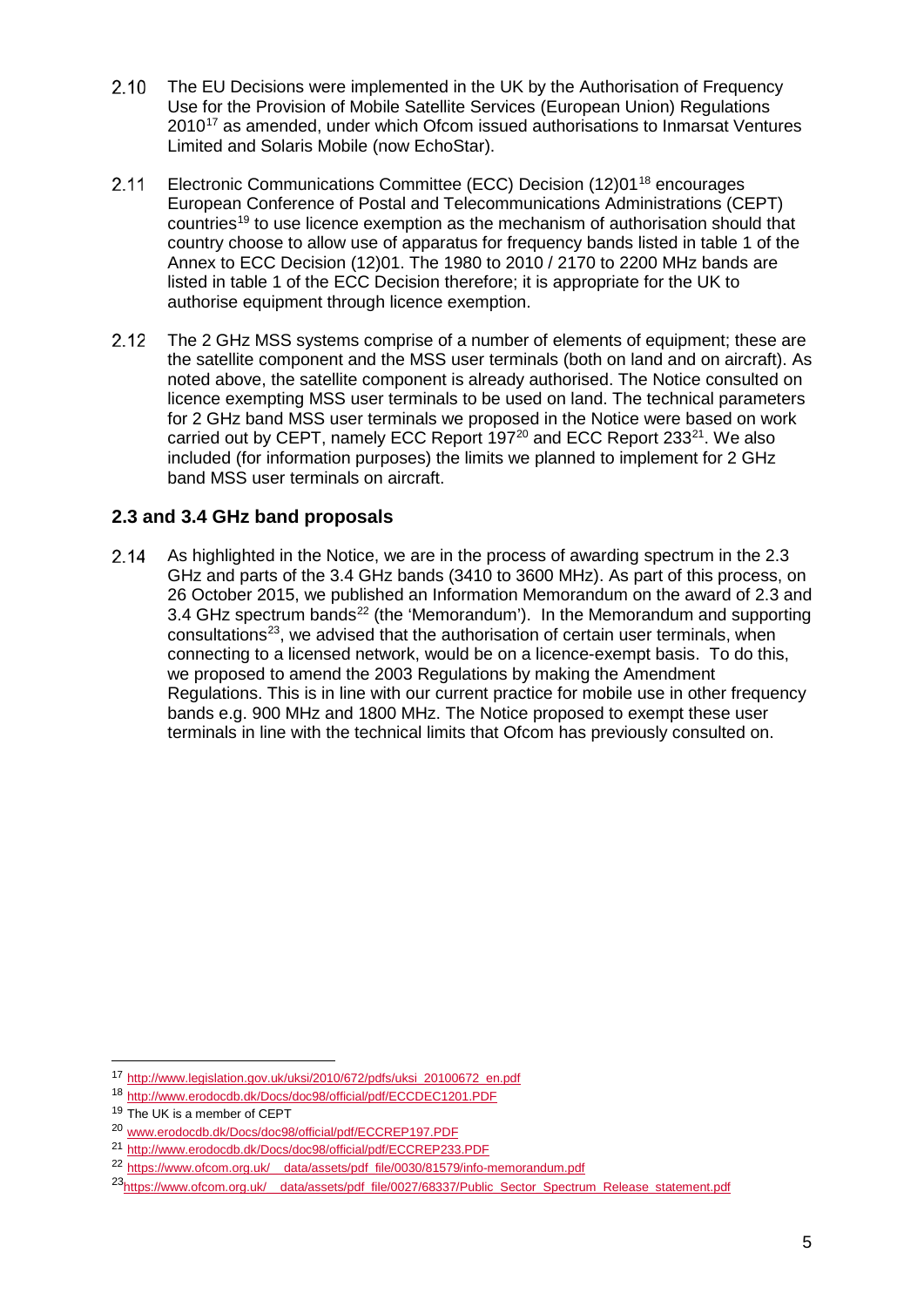### **Section 3**

## <span id="page-9-0"></span>**Responses to the Notice**

## **Introduction**

- This section outlines the comments that we received on the Notice<sup>[24](#page-9-1)</sup> published on 28  $3.1$ July 2016 and our responses to these.
- $3.2$ We received two non-confidential responses from EchoStar and Inmarsat and one confidential response to the Notice. The non-confidential responses agreed with parts of our proposals in relation to the 2 GHz MSS Regulations and raised additional comments but made no comments in relation to the Amendment Regulations. The confidential response agreed with our proposal to make the Amendment Regulations but made objections to our proposals to make the 2 GHz MSS Regulations. The non-confidential responses are published in full on our website<sup>[25](#page-9-2)</sup>. The comments raised have been addressed below.

### **Stakeholders' comments on the Notice and Ofcom's response for 2 GHz MSS Bands**

### **EchoStar response**

- $3.3$ EchoStar supported the proposal to authorise 2 GHz MSS user terminals as licence exempt devices. EchoStar agreed with the proposed technical parameters for 2 GHz MSS terminals, with the understanding that pan-European technical rules for 2 GHz MSS user terminals may be revisited in the future as new technologies are introduced into the market.
- $3.4$ EchoStar also supported the adoption of technical parameters for 2 GHz MSS user terminals on aircraft. However, it raised concern about the proposed maximum equivalent isotropic radiated power (e.i.r.p) and power density for MSS terminals on aircraft. It questioned the basis for Ofcom's proposed e.i.r.p power limit; noting that this is 5 dB higher than what was studied in CEPT for ECC Report 233. [26](#page-9-3) It also noted that the basis of compatibility studies for the e.i.r.p power limits in ECC Report 197 are different to those in ECC Report 233, which studied aeronautical complementary ground component (CGC) systems. EchoStar further pointed out that ECC Report 197 only studied MSS terminals transmitting to a satellite, with an MSS antenna height of 1 or 1.5m.
- $3.5$ EchoStar considered that Ofcom should clarify the following:
	- that in paragraph 3.15 of the Notice, the 2 GHz MSS user terminals on-board an aircraft would transmit (to the Satellite) in the 1980 to 2010 MHz band (Earth to space) and receive (from the Satellite) in the 2170 to 2200 MHz band (space to Earth); and
	- that the proposed maximum e.i.r.p and power density in Table 2 of the Notice, are not for 2 GHz MSS user terminals on-board an aircraft, transmitting to terrestrial or Aeronautical CGC Ground Stations.

<span id="page-9-1"></span><sup>&</sup>lt;sup>24</sup> https://www.ofcom.org.uk/ data/assets/pdf file/0029/78464/user\_terminal\_exemption\_notice.pdf

<span id="page-9-2"></span><sup>25</sup> <https://www.ofcom.org.uk/consultations-and-statements/category-3/wt-exemption-2016>

<span id="page-9-3"></span><sup>&</sup>lt;sup>26</sup> See ECC Report 233, Table 7: Aeronautical terminal parameters, transmitting to the Satellite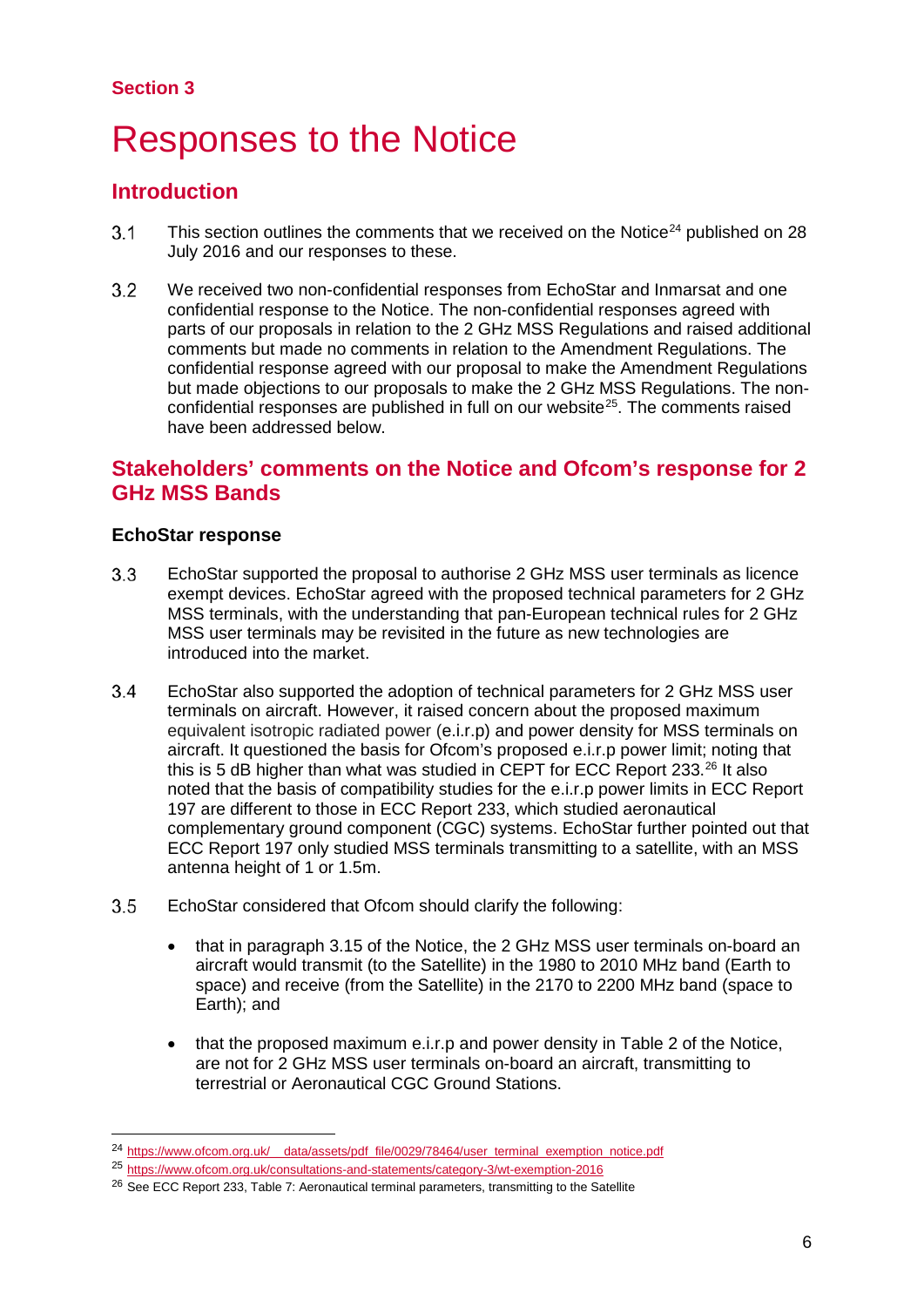$3.6$ Another issue raised by EchoStar in its response was that Inmarsat has not actively engaged in the International Telecommunication Union (ITU) satellite coordination process with regard to EchoStar's MSS system. Therefore, it considered there is no evidence that the proposed e.i.r.p limits for user terminals on aircraft will protect the operations of EchoStar or other adjacent or near-adjacent spectrum users. EchoStar urged Ofcom not to adopt the same e.i.r.p power limit for 2 GHz MSS user terminals on aircraft as those proposed for 2 GHz MSS user terminals until they can be confirmed through the European-wide standards process and/or coordination with the EML MSS satellite system is completed.

### **Ofcom response**

- $3.7$ Ofcom is open to revisiting the technical rules as the technology evolves in the future. However, we expect that any necessary sharing studies, technical standards and Harmonised Standards will be driven at a European level through the CEPT and the European Telecommunications Standards Institute (ETSI) in the first instance.
- $3.8$ Although not part of the consultation we note EchoStar 's concerns about the proposed e.i.r.p for MSS user terminals on aircraft. We also acknowledge that the proposed power is 5 dB higher than the assumptions used for the compatibility studies in ECC report  $233^{27}$  (table 7). Although 5 dB higher, we do not believe that this will increase the risk of harmful interference. This is because the final EN 301 473 sets absolute levels for the unwanted emission mask, meaning that it is independent of the transmitter power. In the compatibility studies undertaken for ECC Report 233, MSS unwanted emissions were dominant by 16 dB over ECN/CGC base station receiver performance. Therefore, the 5 dB higher e.i.r.p would not have a material effect on receiver blocking / adjacent channel interference. We further note that we also indicated the higher e.i.r.p. limit in the consultation on *"Authorisation of terrestrial mobile networks complementary to 2 GHz Mobile Satellite Service (MSS) - A consultation on the licensing of 2 GHz MSS Complementary Ground Component (CGC) for aeronautical use*<sup>"[28](#page-10-1)</sup>. We acknowledge that ECC Report 233 studied different MSS usage scenarios than ECC Report 197. However, the e.i.r.p. we are authorising for MSS terminals on aircraft is no higher than what we are authorising for land MSS use, which is based on ECC Report 197.
- 3.9 To answer EchoStar's request for clarification on two points (see paragraph 3.5 above), the intention of the consultation was to only cover the authorisation via licence exemption of the MSS user terminals. We included the technical information for the aircraft NoV to authorise the (Earth-to-space / space-to-Earth) MSS equipment on-board an aircraft for information purposes. The CGC (air-to-ground / ground-to-air) equipment was not within scope of the licence-exemption consultation. Matters relating to the authorisation of CGC networks in the UK are being considered via a separate consultative process.
- $3.10$ We do not consider that it is necessary for operators to complete the ITU satellite coordination process before we authorise user equipment in these bands. We consider that regardless of what we authorise, the ITU co-ordination process between satellite networks, as per Article 9 of the Radio Regulations, will address adjacent channel / band interference issues for both EchoStar and Inmarsat satellite networks (i.e. interference to the respective satellite and MSS user terminals). We plan to proceed with authorising equipment regardless of where operators are at in the ITU coordination process but encourage both operators to continue such co-

<span id="page-10-0"></span> <sup>27</sup> <http://www.erodocdb.dk/Docs/doc98/official/pdf/ECCREP233.PDF>

<span id="page-10-1"></span><sup>28</sup> [https://www.ofcom.org.uk/\\_\\_data/assets/pdf\\_file/0021/77115/2ghz\\_consultation.pdf](https://www.ofcom.org.uk/__data/assets/pdf_file/0021/77115/2ghz_consultation.pdf)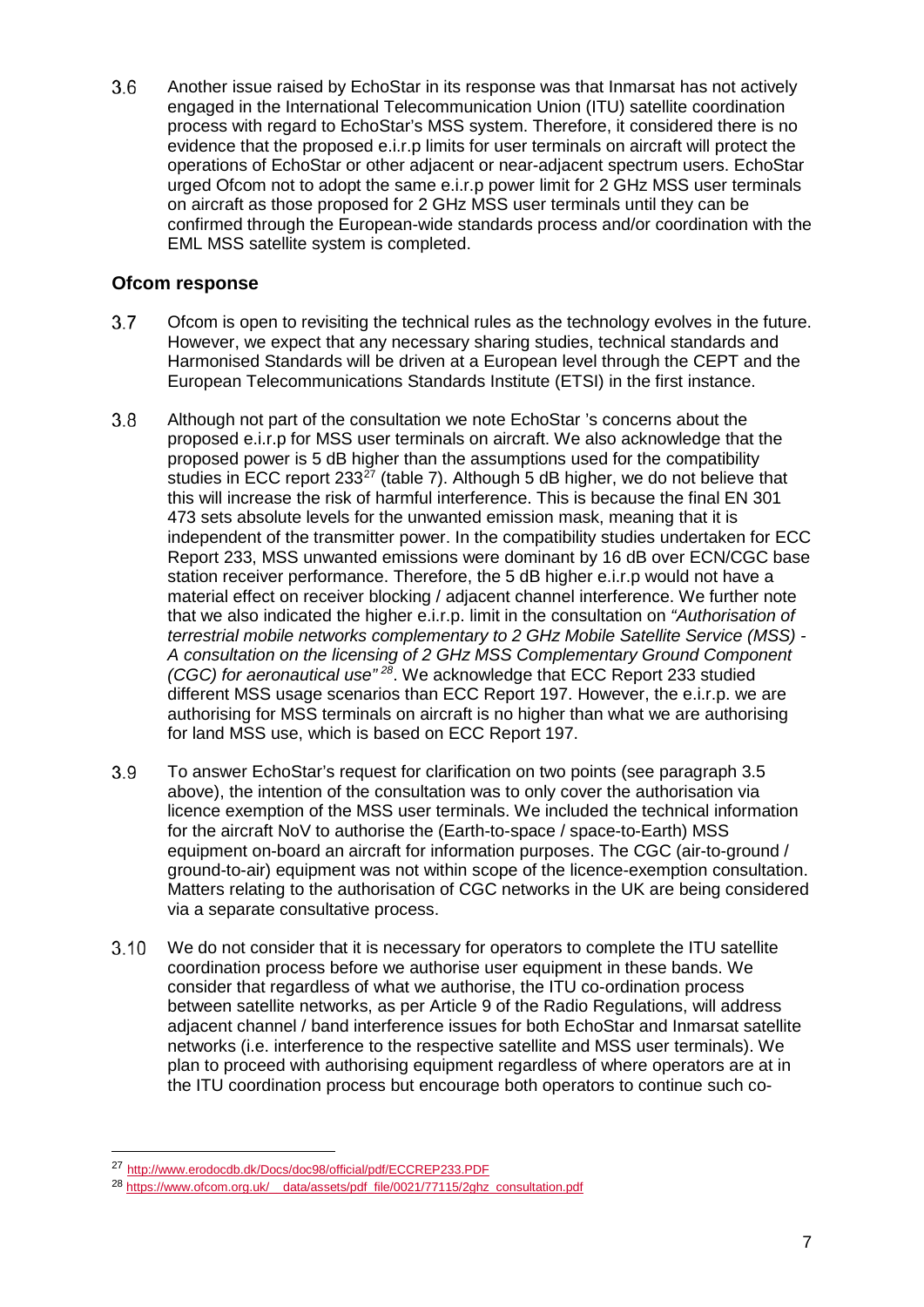ordination so that the frequency assignments of their filings can be registered in the ITU Master International Frequency Register under the most appropriate provisions.

#### **Inmarsat response**

- $3.11$ Inmarsat pointed out that the proposed technical requirements do not appear to provide for CGC terminals that communicate with CGC base stations. Inmarsat considered that both MSS terminals communicating with a satellite and CGC terminals communicating with a CGC base station should be provided for and reflected in IR 2016.10 and IR 2016.11.
- $3.12$ Inmarsat argued that it is necessary to differentiate between user terminals which transmit to a CGC base station and user terminals which transmit to the satellite. It added that the technical characteristics are different and some of the technical parameters are key to sharing with other services and applications in the adjacent frequency bands.
- $3.13$ Inmarsat proposed modifications to the provisions for land terminals to additionally cover the use of land based CGC terminals communicating with CGC base stations as well as some other minor changes. It stated that the maximum e.i.r.p. values proposed by Ofcom for draft IR 2016.10 are applicable for user terminals when transmitting to the satellite and have a maximum value of 47 dBm. It considered that the values proposed are consistent with those in ECC Report 197 for terminals transmitting to the satellite but are significantly higher than the 24 dBm maximum that typically applies to terrestrial user terminals and to the assumptions behind Report 197. It considered that when land terminals are used to communicate with the CGC base station, the e.i.r.p. should be limited to 24 dBm. Consequently, Inmarsat proposes to modify Draft IR 2016.10 to specify that when transmitting to the CGC base station, the e.i.r.p. should not exceed 24 dBm.
- $3.14$ Inmarsat considered that the proposed provisions and draft IR2016.11 do not differentiate between the two types of aircraft terminals: (1) a terminal which communicates with the satellite and is located on the top of the aircraft; and (2) a terminal which communicates with the CGC ground stations and is located on the underside of the aircraft. Inmarsat proposed some revisions to the draft IR2016.11 that would provide for CGC terminals on an aircraft communicating with a CGC base station. It also urged Ofcom not to limit its authorisation to only 2 GHz MSS equipment on an aircraft but to extend it, via an NoV, for both types of aircraft terminals. Inmarsat also provided a couple of minor suggested amendments, in particular clarifying the description of radio services (to refer to aeronautical, not land) and provide clarity that the power limits are in e.i.r.p.
- $3.15$ Inmarsat also requested Ofcom to consider the need for occasional testing of the communication terminals when the aircraft is on the ground and to adjust relevant regulations to enable such testing.

### **Ofcom response**

 $3.16$ We acknowledge Inmarsat's comments and proposed revisions regarding provisions for authorising CGC terminals that communicate with a CGC base station. The intention of the Notice was to focus on the authorisation of MSS terminals communicating with a satellite (Earth-to-space / space-to-Earth). The Notice did not address authorisation of land based CGC terminals or CGC terminals fitted to aircraft intended to communicate with a CGC base station. As we advised in paragraph 3.9 above, matters relating to the authorisation of CGC networks in the UK are being considered via a separate consultative process.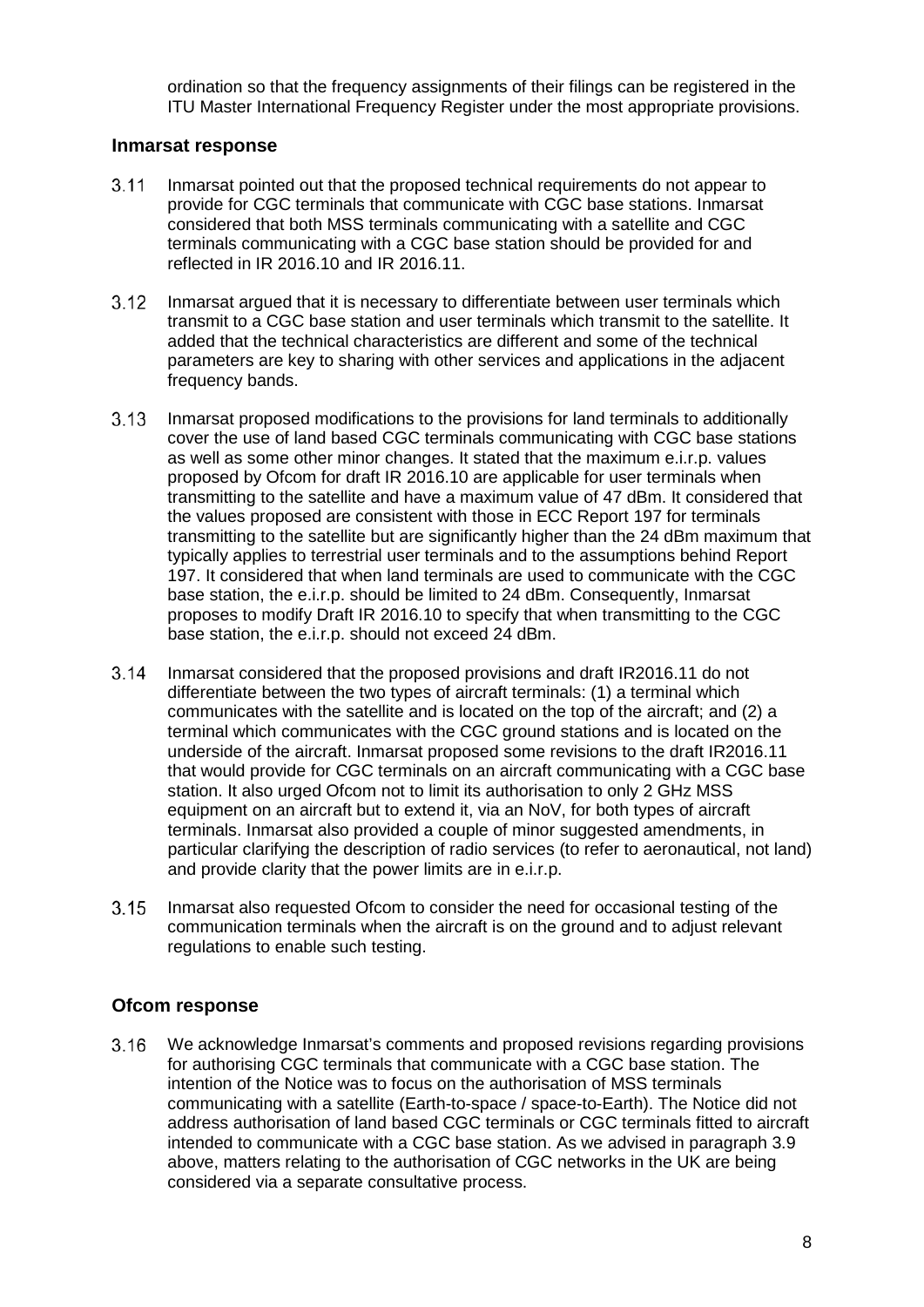- $3.17$ We agree with Inmarsat's proposal on minor amendments to draft IR 2016.11 by providing clarification that the power limits are indeed in e.i.r.p. However, we have decided to include all the technical parameters within an NoV instead of a separate IR2016.11 as in the Notice. For clarification, in Table 2 of section 4 of this document we have included the technical parameters for the NoV we will issue for the aircraft licence.
- $3.18$ We also note the point raised concerning the need for occasional testing of the MSS terminal while the aircraft is on the ground. The reports on aeronautical use and our proposals required that the e.i.r.p is reduced below 1000 meters above ground level. In this particular case, use of the MSS terminal on the aircraft is comparable to that of a conventional MSS ground based use terminal. Therefore, we expect that this testing would not present a greater risk of interference. We plan to include a condition in the NoV that will permit occasional testing while the aircraft is on the ground and stationary.

### **Confidential response**

- $3.19$ We received a confidential response which did not support the proposal to allow the introduction of licence-exempt user terminal devices in the band 1980 to 2010 MHz ('2 GHz band'). The respondent had concerns about significant and unacceptable degradation in the adjacent band used for Electronic Communications Network (ECN) - mobile transmit / base station receive.
- $3.20$ The confidential respondent also stated that ECC Report 197 suggests that significant local and surrounding network interference could be caused by such (Earth-to-space) devices with transmit powers as high as 47dBm/5MHz e.i.r.p. The respondent argued that to justify exempting, Ofcom should have more fully investigated and stated its due diligence in considering the projected numbers of such devices, their characteristics and usage patterns, and the consequent impact on neighbouring ECN operators within the context of the 2170 to 2200 MHz licensing options available.
- $3.21$ The respondent considered that studies make no consideration of the impact of these MSS terminals on a Long Term Evolution (LTE) Base Station given the plans to introduce LTE systems into the 2 GHz band. They also noted that that LTE deployments place greater reliance on micro and pico cells and that ECC report 197 has not considered probabilistic studies for these.
- $3.22$ The respondent argued that the user terminal licence exemption did not clearly meet the test of not being likely to involve undue interference to other legitimate use of radio spectrum.

### **Ofcom response**

 $3.23$ In regards to potential interference from conventional land based MSS terminals to electronic communications networks (ECN), we consider that there will be minimal impact. We note that ECC Report 197 concluded that for a 0.8 dB cell noise rise, no additional mitigations (above the assumptions in the report) are required provided that the 300 kHz guard band is retained. This was based on a statistical analysis for macro cells. In the UK there is a 300 kHz guard band implemented at the 1980 MHz band edge on our Spectrum Access 2100 MHz licences. We further note that interested parties from both regulators and industry had the opportunity to participate in the development and outcomes of ECC Report 197. In addition, our assumption about usage patterns is that MSS use will be low density and generally away from built up areas where ECN systems, including micro and pico cells, are widely deployed.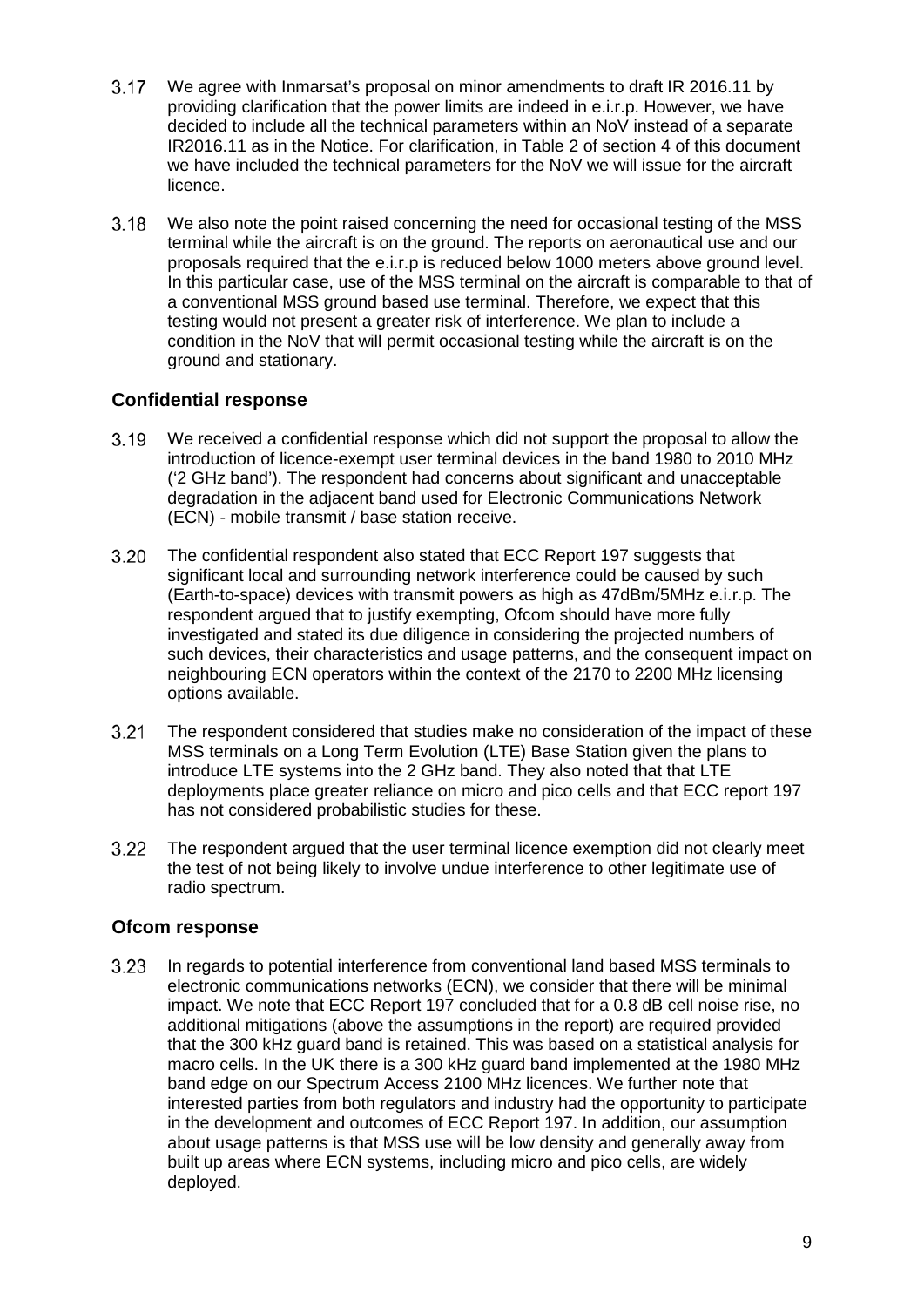- $3.24$ Taken together, we believe the above points are sufficient to mitigate the risk of harmful interference to ECN systems. We separately note that at this stage, EchoStar who is authorised for upper 15 MHz (1995 - 2010 MHz) of the 1980 – 2010 MHz band are the only 2 GHz MSS operator that has expressed interest in land MSS terminal use. In this scenario it will have 15 MHz of frequency separation from the 1980 MHz band edge, which would further mitigate any risk of harmful interference to ECN systems, including micro and pico cells.
- $3.25$ Turning to MSS terminals on aircraft we do not consider these to be an issue for ECN. The potential for interference from MSS terminals on aircraft into this was studied in Scenario 1 of ECC Report 233. This concluded that with three mitigations, the risk of harmful interference could be mitigated. These mitigations were transmitter filtering, e.i.r.p reduction depending on altitude and fuselage attenuation. We consider that these will be implemented through EN 301 473, licence conditions and physical characteristics of the aircraft.
- $3.26$ We acknowledge that ECC Report 197 only considers UMTS and not LTE as the potentially affected adjacent system. However, we do not consider that there would be a material difference between the susceptibility of a UMTS base station compared with an LTE base station. In general, co-existence work conducted in the CEPT has assumed that LTE receivers are as robust as UMTS receivers from adjacent interferers. A particular example of this is in Section 9, 9.3 of CEPT Report  $40^{29}$  $40^{29}$  $40^{29}$ While this relates to a specific case we consider that it remains true in the general case:

"*Although the LTE BS narrow band blocking is slightly worse (2.7 dB) than UMTS BS, by considering the difference of interferer signals defined in the UMTS and LTE BS narrow band blocking requirement, it can be shown that LTE BS and UMTS BS have equivalent narrow band blocking performance at 300 kHz frequency separation between the nearest GSM carrier centre frequency and the LTE channel edge. A similar conclusion can be drawn for the UE."* 

 $3.27$ Given the conclusions of ECC report 197 we consider that the risk of harmful interference to adjacent ECNs is low. We consider that the likely usage scenarios will further mitigate the risks of degradation. We also highlight that the licence exemption is on a non-interference basis, where under 5 (2); "*The apparatus shall not cause or contribute to any undue interference to any wireless telegraphy"*. Should the usage scenarios for MSS materially change in the future, in a way that will have a significant impact on other spectrum users, we are open to revisit the terms of the exemption at that time.

### **Stakeholder's comment on the Notice and Ofcom's response for 2.3 and 3.4 GHz Bands**

3.28 We received no comments on the drafting of the regulations for the proposals for the licence exemption of user terminal devices in the 2.3 GHz (2350 to 2390 MHz) and the 3.4 GHz (3400 to 3800 MHz) bands and their inclusion in the Notice.

<span id="page-13-0"></span> <sup>29</sup> <http://www.erodocdb.dk/Docs/doc98/official/pdf/CEPTREP040.PDF>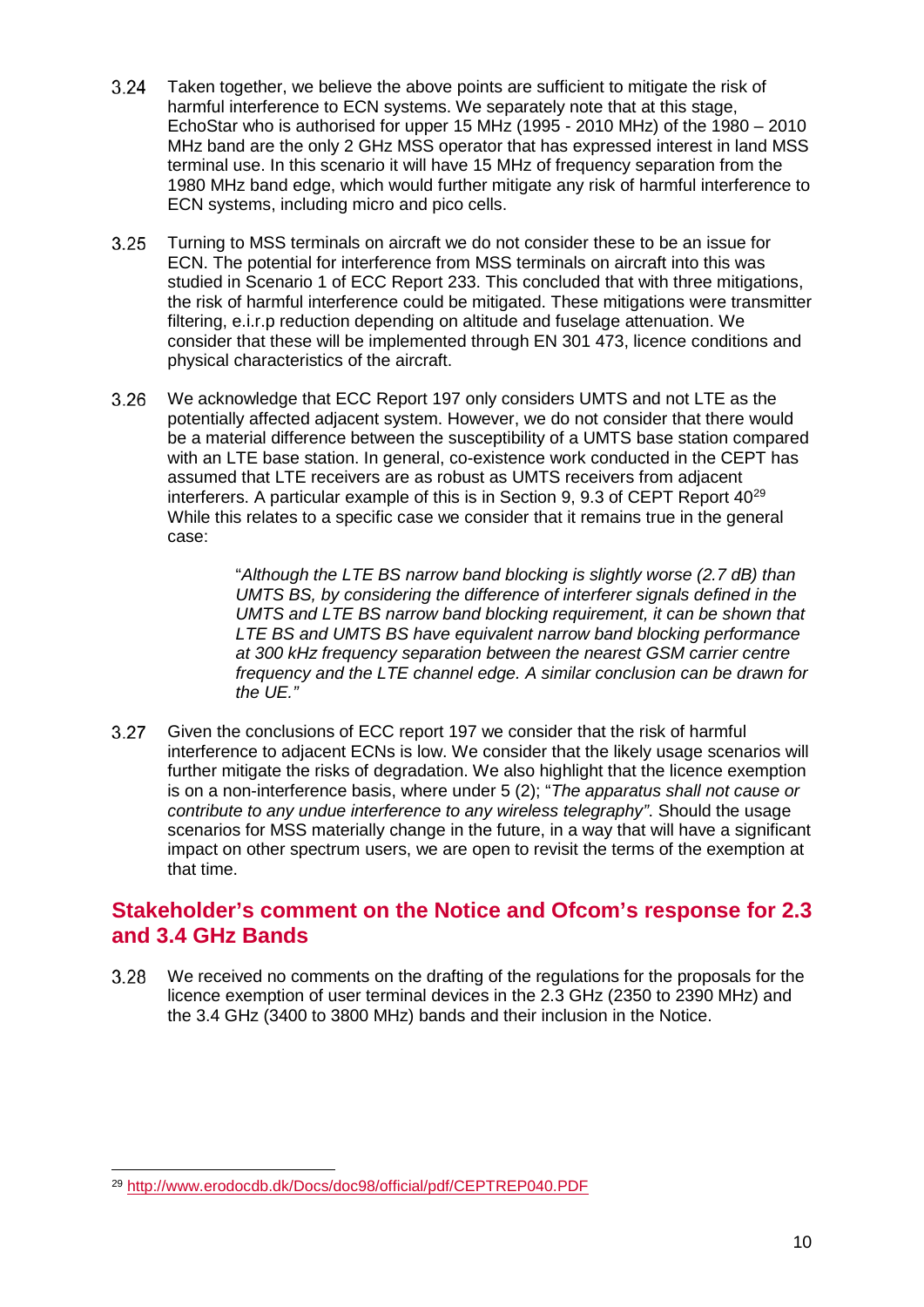### **Section 4**

## <span id="page-14-0"></span>Ofcom's decision

 $4.1$ This section set out our decision on making the regulations and provides information on the technical requirements that equipment must adhere to in order to be authorised for use in the UK.

## **2 GHz band MSS**

4.2 We have considered the responses in section 3 and have decided to proceed with making the use of terrestrial MSS user terminals in the 2 GHz band licence-exempt. We have also included information on the authorisation of 2 GHz band equipment on aircraft. The following sections set out the technical requirements that equipment will need to meet.

### **2 GHz band MSS user terminal technical parameters**

- 4.3 The 2 GHz band MSS user terminals must comply with the technical parameters set out in the 2 GHz MSS Regulations which set out the necessary equipment parameters for the licence exemption of MSS equipment in the 2 GHz band in the UK. Given the work carried out and consulted on by CEPT which forms the basis for compatibility, we consider it appropriate to adopt the limits taken from ECC Report 197. [30](#page-14-1)
- $4.4$ The limits set out in Table 1 are taken from Regulation 5(5) of the 2 GHz MSS Regulations.

#### **Table 1: Technical limitations for satellite user terminals in the 1980 to 2010 MHz band**

| Maximum e.i.r.p and power<br>density | Narrowband stations with a bandwidth of less<br>than 1 MHz transmitting to a satellite: 45 dBm<br>/ 200 kHz |
|--------------------------------------|-------------------------------------------------------------------------------------------------------------|
|                                      | Wideband stations with a bandwidth 1 MHz or<br>greater transmitting to a satellite: 47 dBm / 5<br>MHz:      |

### **2 GHz band equipment on aircraft**

4.5 The use of equipment on aircraft is subject to a different authorisation regime. All equipment installed on an aircraft is covered by the aircraft licence class and for the 2 GHz band this will be implemented through an NoV to the aircraft's WT Act licence. The NoV will set out the technical conditions under which terminals on aircraft operating in the 2 GHz band with MSS or terrestrial radio systems are licensed for operation on a UK aircraft.

#### MSS user terminals on aircraft

46 2 GHz MSS terminals on-board an aircraft will transmit in the 1980 to 2010 MHz band (Earth-to-space) and receive in the 2170 to 2200 MHz band (space-to-Earth).

<span id="page-14-1"></span> <sup>30</sup> *"Compatibility Studies – MSS terminals transmitting to a satellite in the band 1980- 2010 and adjacent UMTS services"* [www.erodocdb.dk/Docs/doc98/official/pdf/ECCREP197.PDF](http://www.erodocdb.dk/Docs/doc98/official/pdf/ECCREP197.PDF)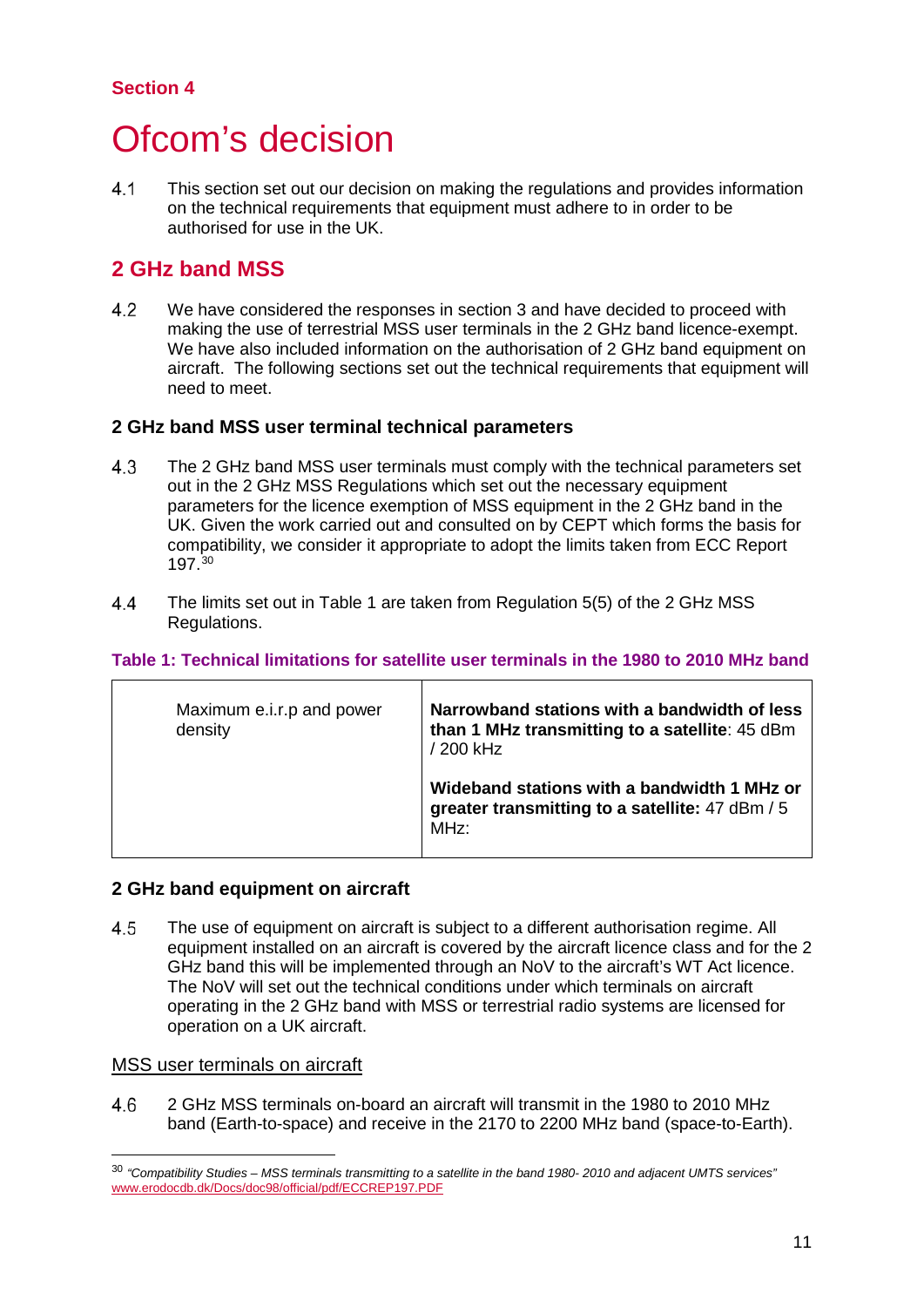Aeronautical 2 GHz MSS terminals, as a result of the improved transmitter filtering, will be able to be operated at or above 1000 metres altitude without any reduction in e.i.r.p. Below 1000 metres altitude, e.i.r.p. reduction is required and initially terminals will automatically determine the altitude and be deactivated below this altitude. In the future, automatic mitigation / power control may be developed to allow operation below 1000 metres altitude. At this stage, we have decided to require a significant reduction in e.i.r.p at altitudes below 1000 meters, to an e.i.r.p. of 24 dBm, which is no greater than what is permitted for ECN User Equipment.<sup>31</sup>

4.7 2 GHz MSS terminals on-board an aircraft are required to have a maximum transmit power of 30 dBm and an antenna gain of 15 dBi. The maximum e.i.r.p. will be 45 dBm in a 200 kHz bandwidth. This maximum e.i.r.p. is consistent with ECC Report 197 and our decision in relation to 2 GHz MSS user terminals. The technical parameters are detailed below in Table 2.

#### **Table 2: Technical limitations for satellite user terminals on-board aircraft in the 1980 to 2010 MHz band**

| Maximum Transmit Power / | 45 dBm / 200 kHz e.i.r.p for altitudes at 1000 |
|--------------------------|------------------------------------------------|
| <b>Power Density</b>     | meters or above                                |
|                          | 24 dBm e.i.r.p for altitudes below 1000 meters |

## **2.3 and 3.4 GHz bands**

4.8 The mobile user terminals must comply with the technical parameters set in IR2098<sup>[32](#page-15-1)</sup> in respect of 2.3 GHz and  $IR2097^{33}$  $IR2097^{33}$  $IR2097^{33}$  in respect of 3.4 GHz band in order to be licence exempt. IR2098 and IR2097 set out the necessary equipment parameters for the authorisation of terrestrial systems capable of providing electronic communications services in the 2.3 GHz and 3.4 GHz bands respectively. Both IRs are available on our website. [34](#page-15-3)

### **2.3 GHz band technical parameters**

- In June 2014 an ECC Decision<sup>[35](#page-15-4)</sup> set out harmonised technical and regulatory 4.9 conditions for the 2.3 GHz band. The implementation of the decision is not mandatory. However, in addition the EC issued a mandate to CEPT to carry out work to look into harmonised technical measures.
- 4.10 In March 2015[36](#page-15-5), CEPT provided a report to the Radio Spectrum Committee (RSC) which aligned with the ECC Decision, providing information on the technical parameters, sharing conditions and views on how a licensed shared access (LSA) approach could be implemented. The CEPT report aligned with the ECC Decision on the harmonised technical and regulatory conditions for the use of the 2.3 GHz band. Discussions on a potential Commission Decision on the harmonisation of the band are still on going.

<sup>&</sup>lt;sup>31</sup> IR 2092: https://www.ofcom.org.uk/ data/assets/pdf\_file/0026/84671/IR\_2092.pdf

<span id="page-15-1"></span><span id="page-15-0"></span><sup>32</sup> https://www.ofcom.org.uk/ data/assets/pdf\_file/0023/85082/ir\_2098\_2.3\_ghz\_final.pdf

<span id="page-15-2"></span><sup>&</sup>lt;sup>33</sup> https://www.ofcom.org.uk/ data/assets/pdf\_file/0017/85031/ir\_2097\_2015\_final.pdf

<sup>34</sup> <https://www.ofcom.org.uk/spectrum/information>

<span id="page-15-4"></span><span id="page-15-3"></span><sup>35</sup> <http://www.erodocdb.dk/Docs/doc98/official/pdf/ECCDEC1402.PDF>

<span id="page-15-5"></span><sup>36</sup> <http://www.erodocdb.dk/Docs/doc98/official/pdf/CEPTREP056.PDF>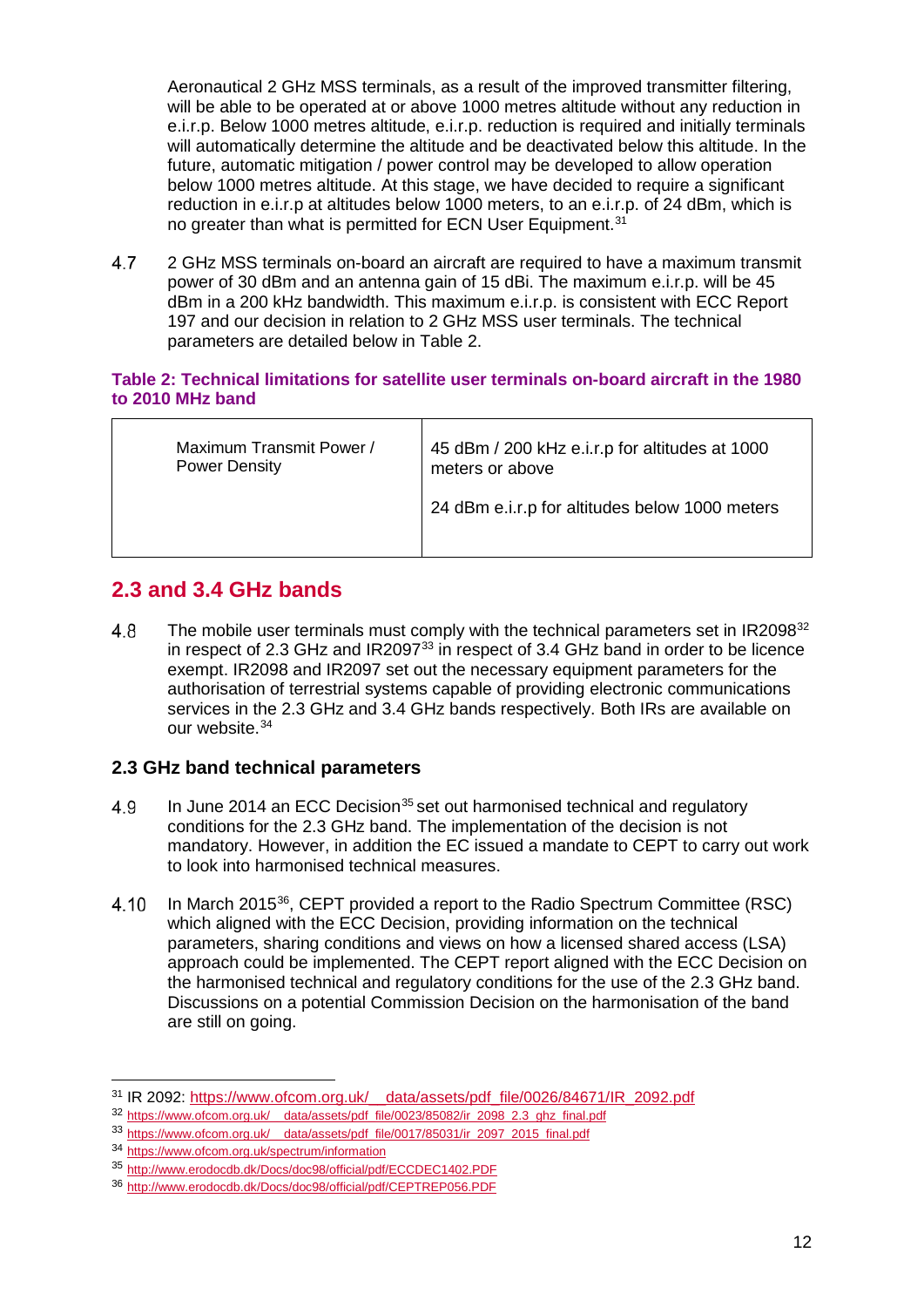$4.11$ In the absence of a Commission Decision, we decided to proceed by aligning licence conditions with the ECC Decision. If a subsequent Commission Decision mandates different conditions, we will consider our obligations arising from that Decision, including whether it was necessary to change the licences to comply with European law. Regulation 3 of the Amendment Regulations requires that equipment must meet the technical parameters set out in IR2098, for information these are detailed below in Table 3.

#### **Table 3: Technical limitations for mobile user terminals in the 2350 to 2390 MHz band**

| Maximum Transmit Power / Power<br>Density | Mobile/ Nomadic terminal station                   |
|-------------------------------------------|----------------------------------------------------|
|                                           | 25 dBm TRP per device                              |
|                                           | * Irrespective of the number of transmit antennas. |

#### **3.4 GHz band technical parameters**

- 4.12 On 21 May 2008, the EC adopted the decision on the harmonisation of the 3.4 GHz band for terrestrial systems capable of providing electronic communications services in the Community<sup>[37](#page-16-0)</sup> (the '3.4 GHz Decision'). The 3.4 GHz Decision required Member States to designate and make available the band, on a non-exclusive basis, for terrestrial ECN, in compliance with a number of technical parameters set out in the annex to the 3.4 GHz Decision.
- 4.13 The 3.4 GHz Decision was implemented in the UK by way of the 3400-3800 MHz Frequency Band (Management) Regulations 2008[38](#page-16-1), which required Ofcom to exercise its functions under the WT Act so as to give effect to the obligations of the UK.
- 4.14 On 2 May 2014, the EC adopted Decision 2014/276/EU<sup>[39](#page-16-2)</sup> (the 'Amending Decision') which amended the 3.4 GHz Decision, primarily in relation to the technical conditions. set out in the annex. The Amending Decision was implemented in the UK by the 1452-1492 MHz and 3400-3800 MHz Frequency Bands (Management) Regulations 2016. [40](#page-16-3)
- 4.15 In line with the Regulation 3 of the Amendment Regulations, we have decided that mobile user terminals will be required to operate within the conditions set out in IR2097 in order to be licence-exempt, for information these are detailed below in Table 4.

#### **Table 4: Technical limitations for mobile user terminals in the 3400 to 3800 MHz band**

| Maximum Transmit Power / Power<br>Density | Mobile/ Nomadic terminal station                   |
|-------------------------------------------|----------------------------------------------------|
|                                           | 25 dBm TRP per device                              |
|                                           | * Irrespective of the number of transmit antennas. |

<span id="page-16-0"></span> <sup>37</sup> <http://eur-lex.europa.eu/LexUriServ/LexUriServ.do?uri=OJ:L:2008:144:0077:0081:EN:PDF>

<span id="page-16-1"></span><sup>38</sup> [http://www.legislation.gov.uk/uksi/2008/2794/pdfs/uksi\\_20082794\\_en.pdf](http://www.legislation.gov.uk/uksi/2008/2794/pdfs/uksi_20082794_en.pdf)

<span id="page-16-2"></span><sup>39</sup> <http://eur-lex.europa.eu/legal-content/EN/TXT/PDF/?uri=CELEX:32014D0276&qid=1414427840029&from=EN>

<span id="page-16-3"></span><sup>40</sup> [http://www.legislation.gov.uk/uksi/2016/495/pdfs/uksi\\_20160495\\_en.pdf](http://www.legislation.gov.uk/uksi/2016/495/pdfs/uksi_20160495_en.pdf)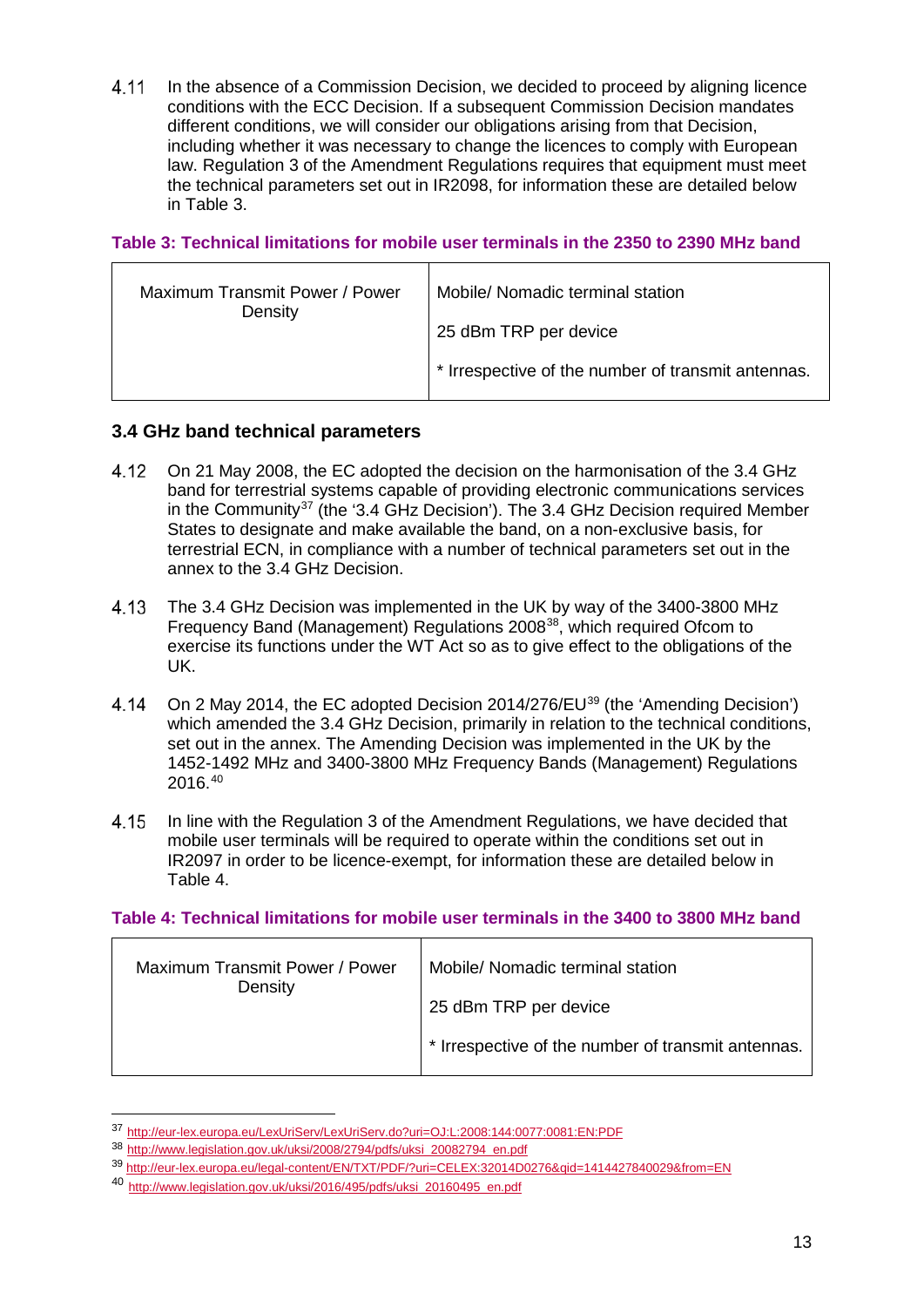## <span id="page-17-0"></span>5 Scope of Regulations

- $5.1$ As already stated, we received two non-confidential responses as well as one confidential response. Following consideration of the responses as outlined in Section 3, we have decided to proceed with our proposal to make the 2GHz MSS Regulations as proposed subject to minor amendments and the Amendment Regulations as proposed. The Regulations come into force by 1 December 2016. We also outline the final scope of the Regulations below.
- $5.2$ We have made editorial changes to the 2 GHz MSS Regulations. These changes have been made to better reflect the type of equipment we are exempting in the Regulations. As part of the amendments, we have changed the title of the 2GHz MSS Regulations from The Wireless Telegraphy (Mobile Satellite Earth Apparatus) (Exemption) Regulations 2016 to the Wireless Telegraphy (Mobile Satellite Systems Equipment) (Exemption) Regulations 2016; we have also replaced the term "apparatus" with "equipment" (which includes apparatus and stations). In regulations 4, we have replaced the term "terrestrial use only" with non-airborne use.

## **The Legislative Framework**

As previously stated, under section 8(1) of the WT Act it is an offence to install or use 5.3 equipment to transmit without holding a licence granted by Ofcom, unless the installation or use of such equipment is exempted. Ofcom can exempt the establishment, installation and use of wireless telegraphy equipment by making regulations under section 8(3) of the WT Act.

## **Extent of application**

5.4 The 2 GHz MSS Regulations and the Amendment Regulations will apply in the United Kingdom, the Channel Islands and Isle of Man

## **The 2GHz MSS Regulations**

- $5.5$ Regulation 2 provides an interpretation of the terms used in the 2 GHz MSS Regulations.
- 5.6 Regulation 3 exempts the establishment, installation and use of equipment connecting to a space station which forms part of a MSS, from the need to hold a licence subject to the terms, provisions and limitations set out in Regulations 4.
- 5.7 Regulation 4 sets out the terms, provisions and limitations relating to the establishment, installation and use of equipment connecting to a MSS System subject to the technical provisions contained in paragraphs (a) to (e).

## **The Amendment Regulations**

5.8 Regulation 2 amends Schedule 3, Part III, paragraph 3 of the 2003 Regulations in order to licence exempt the use of Long Term Evolution (LTE) and Worldwide Interoperability for Microwave Access (WiMAX) user terminals in the 2350 to 2390 MHz and 3400 to 3800 MHz bands.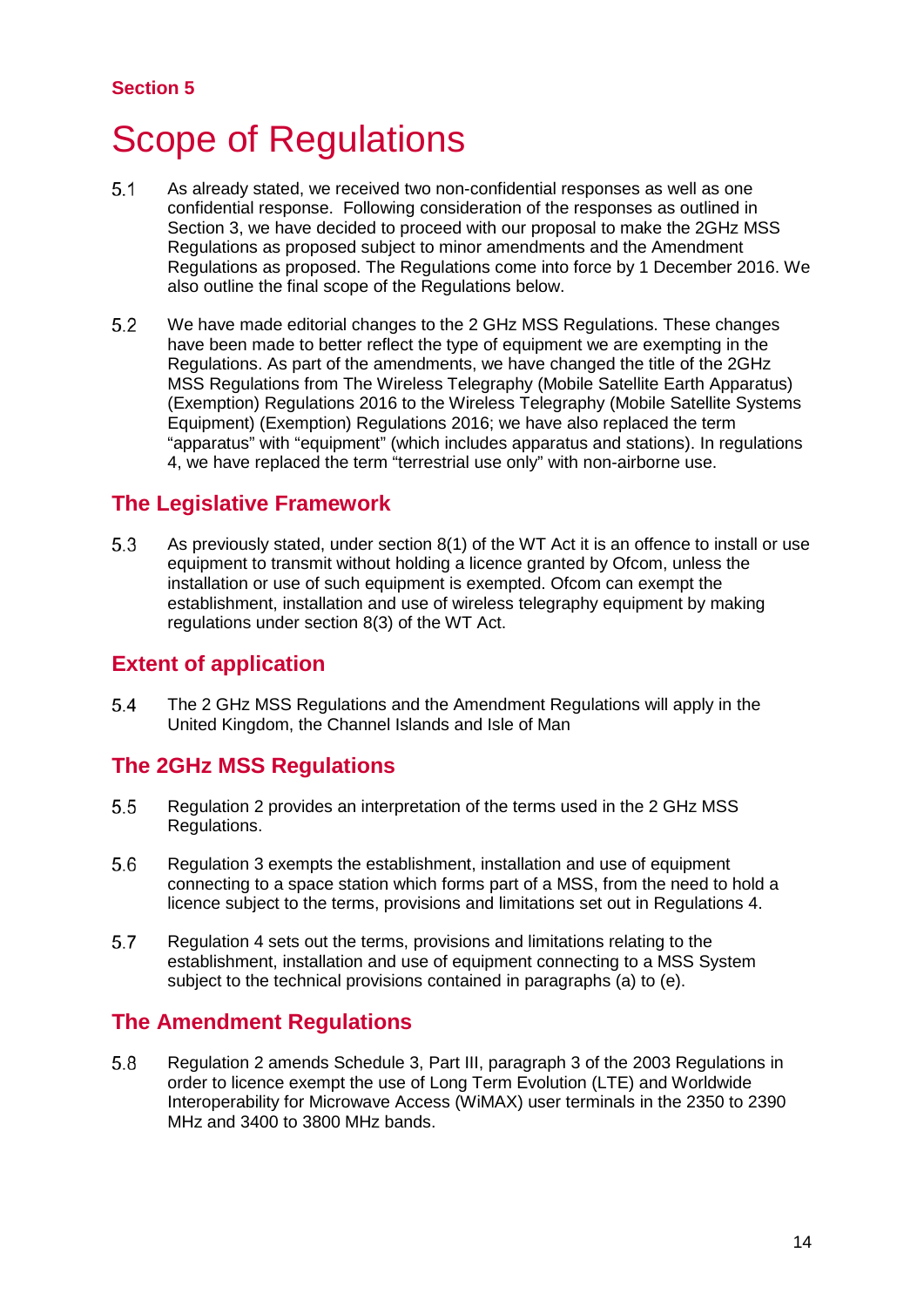5.9 Regulations 3 inserts into the 2003 Regulations reference to the corresponding technical requirements set out in IR2098 and IR2097 that equipment must meet in order to be licence exempt.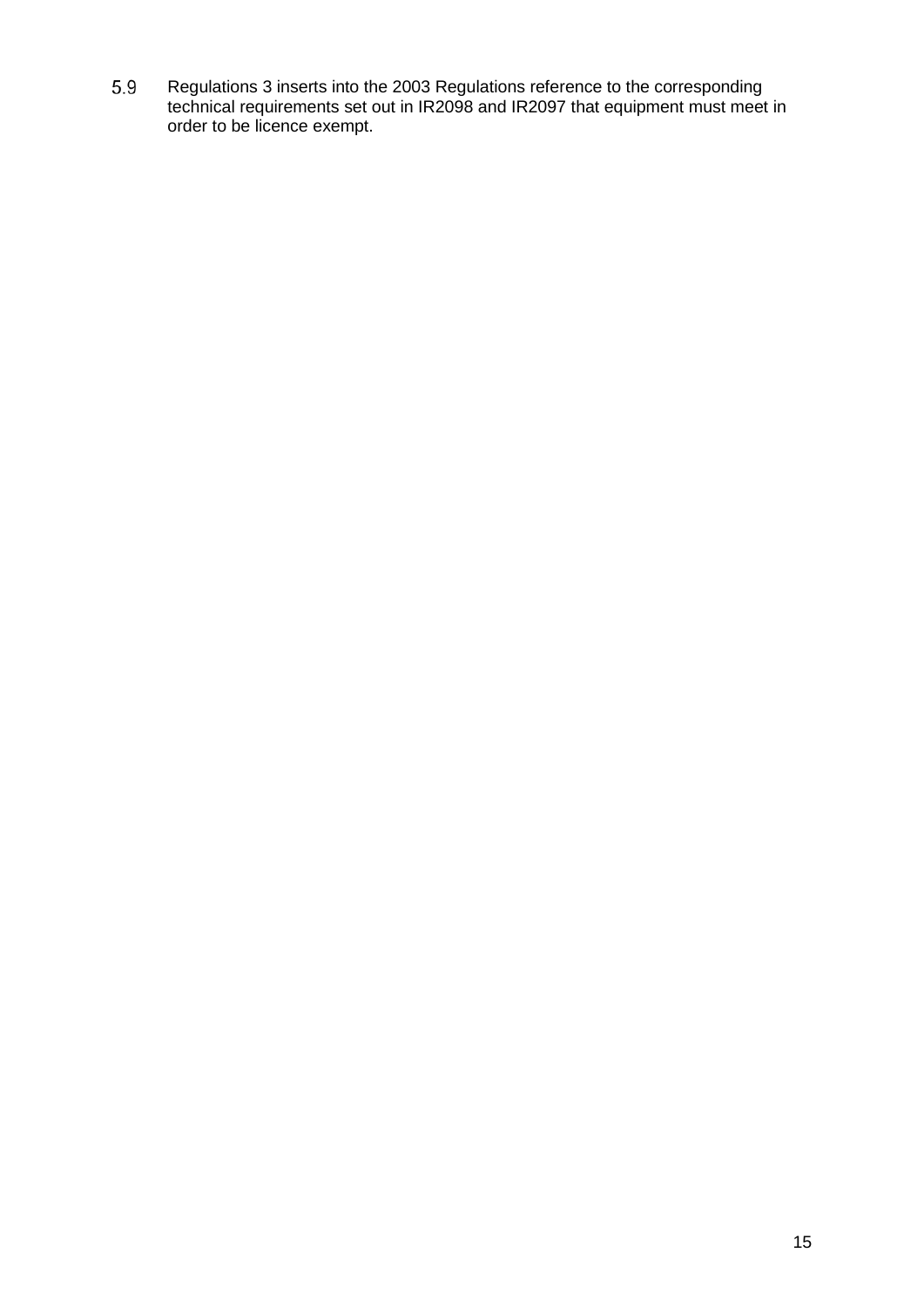**Annex 1**

# <span id="page-19-0"></span>List of respondents

EchoStar Mobile Limited

Inmarsat

Confidential response